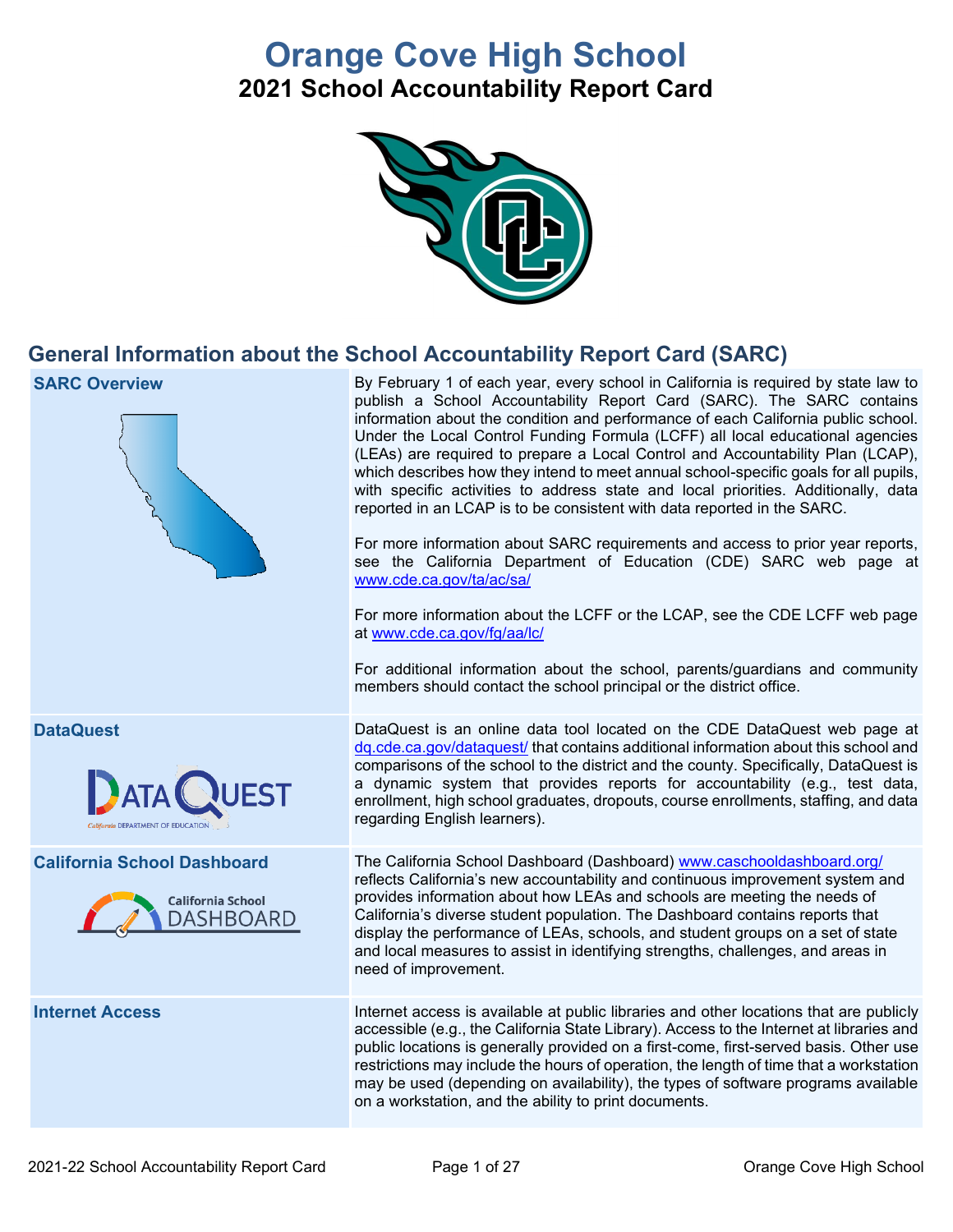## **2021-22 School Contact Information**

| <b>School Name</b>                       | Orange Cove High School |
|------------------------------------------|-------------------------|
| <b>Street</b>                            | 1700 Anchor Ave.        |
| City, State, Zip                         | Orange Cove, CA 93646   |
| <b>Phone Number</b>                      | (559) 626-5900          |
| <b>Principal</b>                         | Angel Durazo            |
| <b>Email Address</b>                     | durazo-a@kcusd.com      |
| <b>School Website</b>                    | https://ochs.kcusd.com/ |
| <b>County-District-School (CDS) Code</b> | 10622650108092          |

| <b>2021-22 District Contact Information</b> |                                            |  |
|---------------------------------------------|--------------------------------------------|--|
| <b>District Name</b>                        | Kings Canyon Joint Unified School District |  |
| <b>Phone Number</b>                         | 559.305.7010                               |  |
| Superintendent                              | John Campbell                              |  |
| <b>Email Address</b>                        | guzman-j@kcusd.com                         |  |
| <b>District Website Address</b>             | https://www.kcusd.com/                     |  |

### **2021-22 School Overview**

#### **School Description**

Orange Cove High School opened its doors to students of Kings Canyon Unified School District in 2005-06. OCHS had its first graduating class in 2008. OCHS is home to the PrEST Academy, the district's pre-engineering, science and technology magnet program.

OCHS currently serves 609 students and includes a staff of 36 teachers, 2 academic counselors, 1 Career Center Coordinator, 1 Student Transition Director, a social worker, a part time psychologist and 3 administrators. Orange Cove High School teachers and staff are dedicated to ensuring the academic success of every student and providing a safe and productive learning experience.

#### **School Mission Statement**

The mission of Orange Cove High School was revised at the end of the 2015-2016 school year. Orange Cove High School will provide students with the necessary skills and knowledge to become outstanding communicators, self-directed lifelong learners, and highly productive contributors to the community and our global society. Thus, Orange Cove High School will produce a well-rounded student that will discover success and contribute to our innovative, culturally and economically diverse society.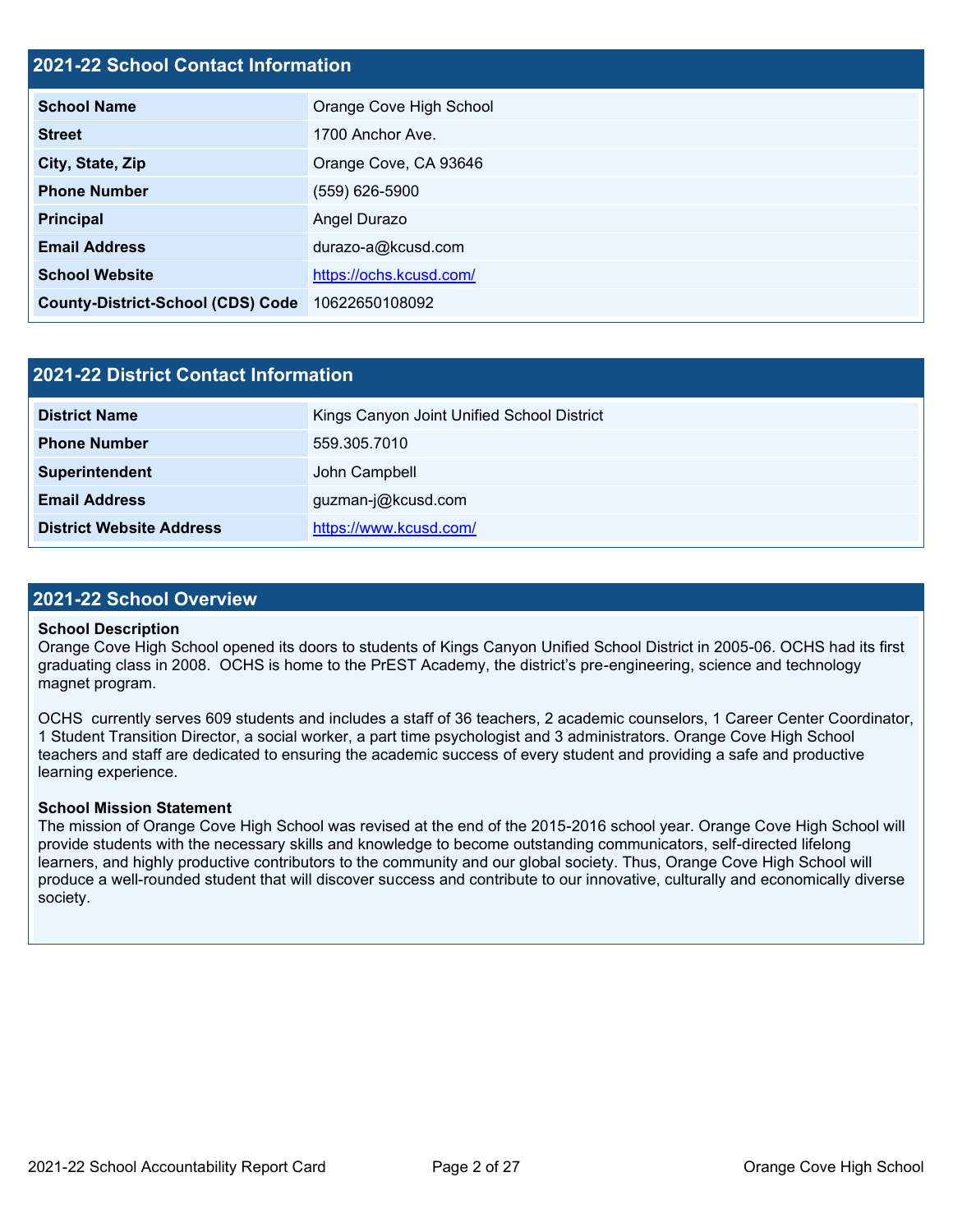## **About this School**

| 2020-21 Student Enrollment by Grade Level |                           |  |  |
|-------------------------------------------|---------------------------|--|--|
| <b>Grade Level</b>                        | <b>Number of Students</b> |  |  |
| Grade 9                                   | 201                       |  |  |
| Grade 10                                  | 182                       |  |  |
| Grade 11                                  | 149                       |  |  |
| Grade 12                                  | 128                       |  |  |
| <b>Total Enrollment</b>                   | 660                       |  |  |

## **2020-21 Student Enrollment by Student Group**

| <b>Student Group</b>                   | <b>Percent of Total Enrollment</b> |
|----------------------------------------|------------------------------------|
| American Indian or Alaska Native       | 0.3                                |
| <b>Black or African American</b>       | 0.2                                |
| <b>Filipino</b>                        | 0.2                                |
| <b>Hispanic or Latino</b>              | 97.6                               |
| <b>White</b>                           | 1.8                                |
| <b>English Learners</b>                | 13.8                               |
| <b>Socioeconomically Disadvantaged</b> | 96.8                               |
| <b>Students with Disabilities</b>      | 6.2                                |

## **A. Conditions of Learning State Priority: Basic**

The SARC provides the following information relevant to the State priority: Basic (Priority 1):

- Degree to which teachers are appropriately assigned and fully credentialed in the subject area and for the pupils they are teaching;
- Pupils have access to standards-aligned instructional materials; and
- School facilities are maintained in good repair

Note: For more information refer to the Updated Teacher Equity Definitions web page at<https://www.cde.ca.gov/pd/ee/teacherequitydefinitions.asp>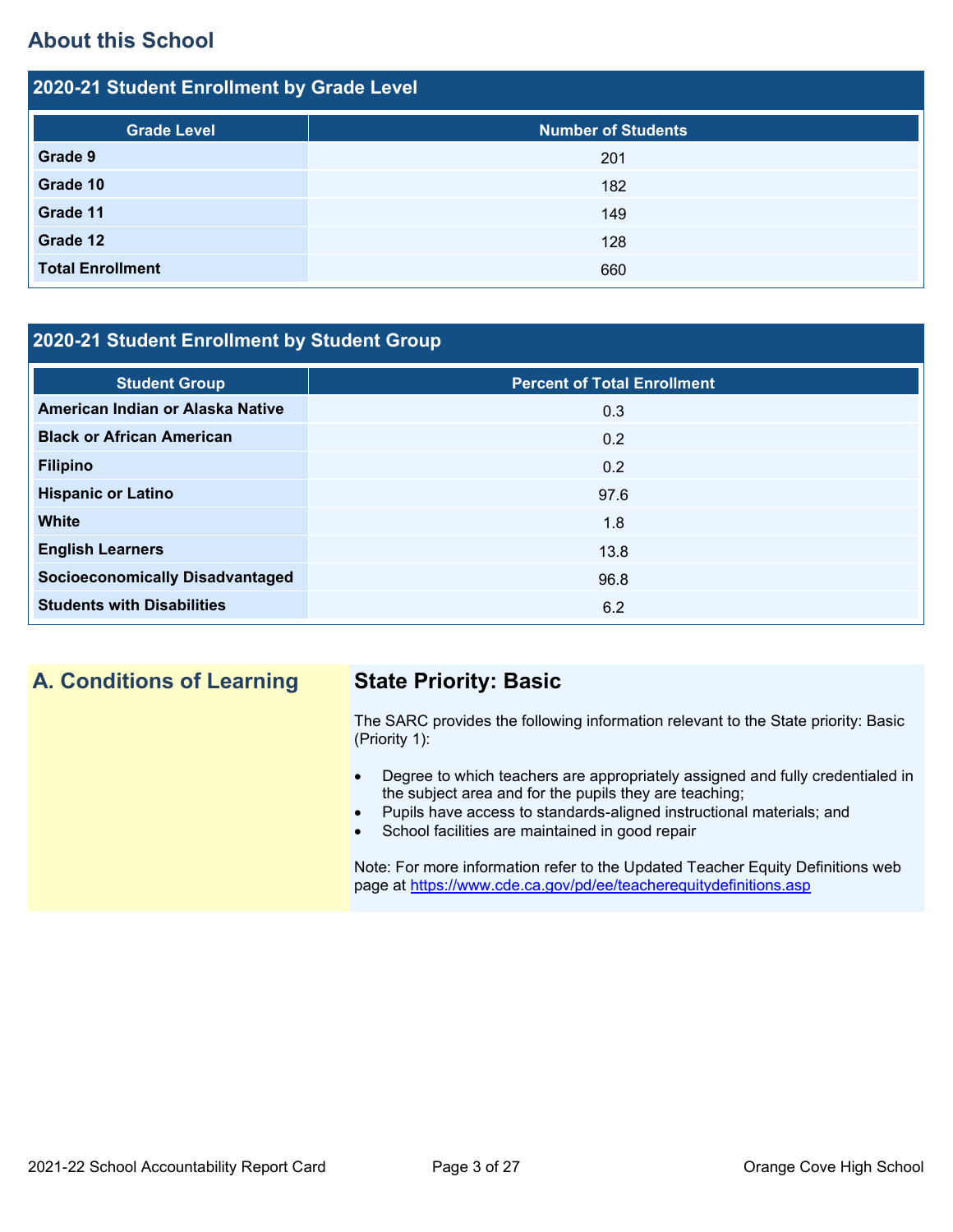| 2019-20 Teacher Preparation and Placement                                                       |         |  |
|-------------------------------------------------------------------------------------------------|---------|--|
| <b>Authorization/Assignment</b>                                                                 | 2019-20 |  |
| Fully (Preliminary or Clear) Credentialed for Subject and Student Placement (properly assigned) |         |  |
| <b>Intern Credential Holders Properly Assigned</b>                                              |         |  |
| Teachers Without Credentials and Misassignments ("ineffective" under ESSA)                      |         |  |
| Credentialed Teachers Assigned Out-of-Field ("out-of-field" under ESSA)                         |         |  |
| Unknown                                                                                         |         |  |
| <b>Total Teaching Positions</b>                                                                 |         |  |

Note: The data in this table is based on Full Time Equivalent (FTE) status. One FTE equals one staff member working full time; one FTE could also represent two staff members who each work 50 percent of full time. Additionally, an assignment is defined as a position that an educator is assigned to based on setting, subject, and grade level. An authorization is defined as the services that an educator is authorized to provide to students.

# **2019-20 Teachers Without Credentials and Misassignments (considered "ineffective" under ESSA) Authorization/Assignment 2019-20 Permits and Waivers Misassignments Vacant Positions Total Teachers Without Credentials and Misassignments**

| 2019-20 Credentialed Teachers Assigned Out-of-Field (considered "out-of-field" under ESSA) |         |  |
|--------------------------------------------------------------------------------------------|---------|--|
| <b>Indicator</b>                                                                           | 2019-20 |  |
| <b>Credentialed Teachers Authorized on a Permit or Waiver</b>                              |         |  |
| <b>Local Assignment Options</b>                                                            |         |  |

**Total Out-of-Field Teachers**

| 2019-20 Class Assignments                                                                                                                           |         |
|-----------------------------------------------------------------------------------------------------------------------------------------------------|---------|
| <b>Indicator</b>                                                                                                                                    | 2019-20 |
| <b>Misassignments for English Learners</b><br>(a percentage of all the classes with English learners taught by teachers that are misassigned)       |         |
| No credential, permit or authorization to teach<br>(a percentage of all the classes taught by teachers with no record of an authorization to teach) |         |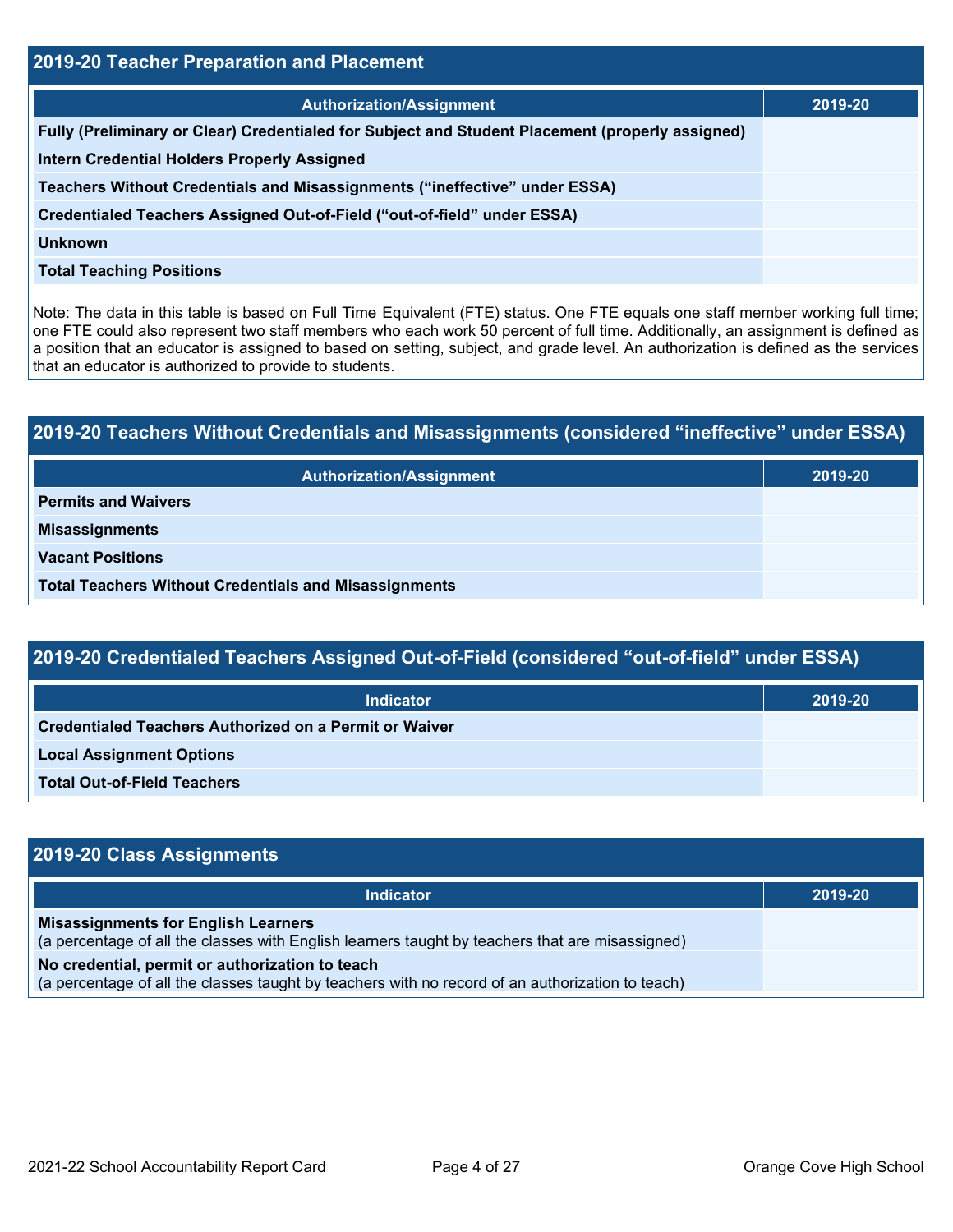## **2021-22 Quality, Currency, Availability of Textbooks and Other Instructional Materials**

A district textbook adoption committee is established for the process of textbook adoption. Each school site or grade level is represented on each textbook adoption committee. At Orange Cove High School there are sufficient textbooks and instructional materials for each of the core content areas. Each pupil, including English Learners, have access to district adopted texts, workbooks, or other supplemental instructional materials to use in class and to take home. All textbooks and instructional materials are SBE approved, board adopted, standards-aligned and available to each student. OCHS has implemented Engage New York as the ELA adoption, a district approved curriculum . We adopted the Math Visions Project for mathematics. Our English Language Learner program uses English 3D, a district approved curriculum.

#### **Year and month in which the data were collected** August 2021

| <b>Subject</b>               | Textbooks and Other Instructional Materials/year of<br><b>Adoption</b>                                                                                                                                                                                                                                                                                                                                                                                                                                                                                                                                                                                                                                                                                        | <b>From</b><br><b>Most</b><br><b>Recent</b><br><b>Adoption</b> | <b>Percent</b><br><b>Students</b><br><b>Lacking Own</b><br><b>Assigned</b><br><b>Copy</b> |
|------------------------------|---------------------------------------------------------------------------------------------------------------------------------------------------------------------------------------------------------------------------------------------------------------------------------------------------------------------------------------------------------------------------------------------------------------------------------------------------------------------------------------------------------------------------------------------------------------------------------------------------------------------------------------------------------------------------------------------------------------------------------------------------------------|----------------------------------------------------------------|-------------------------------------------------------------------------------------------|
| <b>Reading/Language Arts</b> | <b>Engage New York</b><br>www.engageny.org<br>https://www.engageny.org/common-core-curriculum<br><b>Common Core Curriculum</b><br>English 3D<br>Read 180<br>English A<br>Steck-Vaughn:<br>Edge A , Intensive Intervention, Core Replacement, 2008<br>edition<br>English B<br>Steck-Vaughn:<br>Edge B, Intensive Intervention, Core Replacement, 2008<br>edition<br>AP English Language<br>Bedford, Freeman and Worth:<br>The Language of Composition, 2011 Edition<br>English 12<br><b>Expository Reading and Writing Course</b><br>For all "Not College Ready" or "Conditionally College Ready"<br>12th graders not exempt for CSU based on grade 11 EAP<br>AP English Literature<br>Bedford, Freeman and Worth:<br>Literature and Composition, 2012 Edition | Yes                                                            | 0%                                                                                        |
| <b>Mathematics</b>           | Math 1/Math 1E; Math 2/Math 2E; Math 3/Math 3E<br>The Math Visions Project<br>Secondary Math 1                                                                                                                                                                                                                                                                                                                                                                                                                                                                                                                                                                                                                                                                | Yes                                                            | 0%                                                                                        |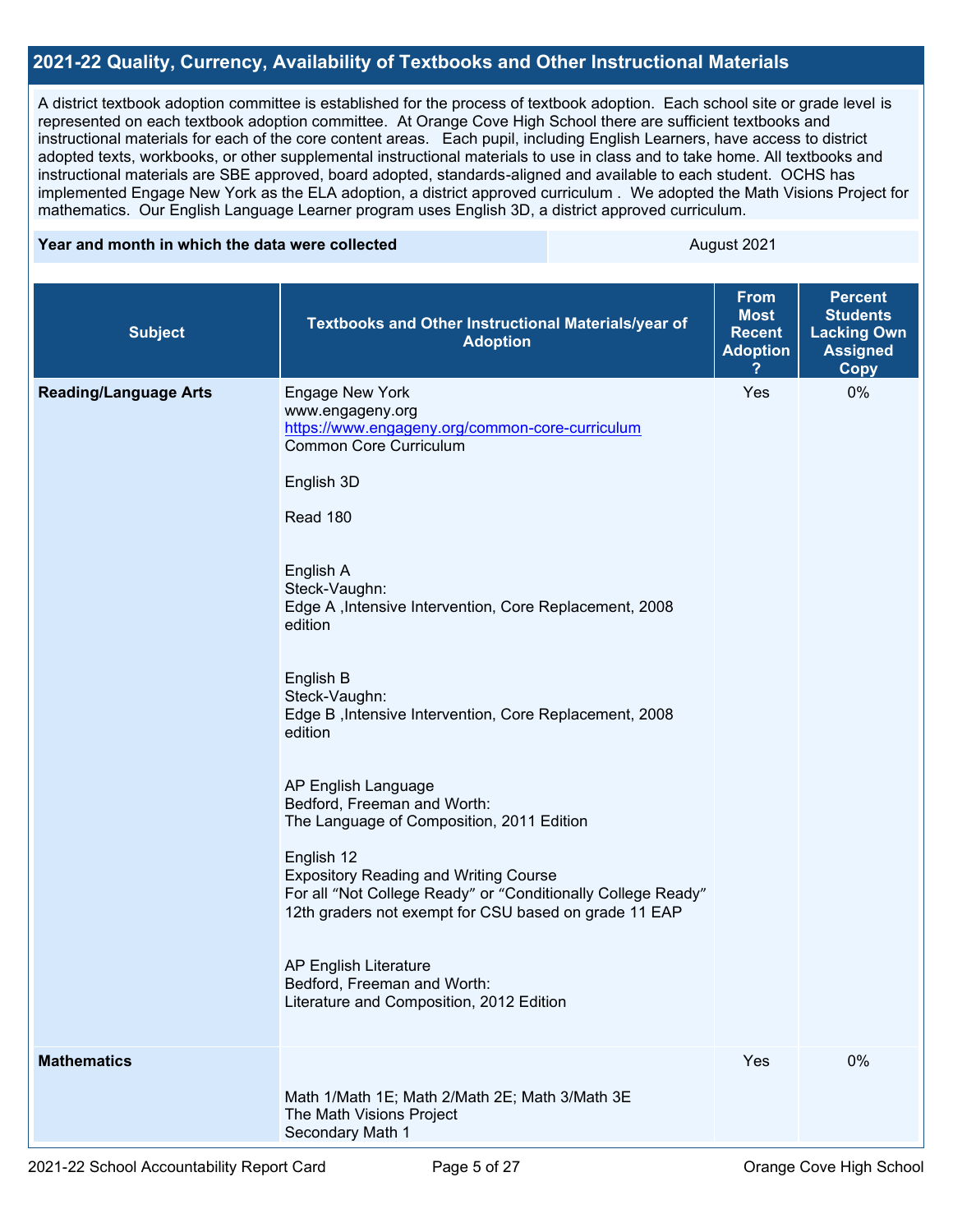|                | http://www.mathematicsvisionproject.org/secondary-one-<br>mathematics.html                                                                     |     |    |
|----------------|------------------------------------------------------------------------------------------------------------------------------------------------|-----|----|
|                | Pre-Calculus E<br>Textbook:<br>Precalculus with Trigonometry, Key Curriculum Press 2006<br>edition                                             |     |    |
|                | Pre-Calculus                                                                                                                                   |     |    |
|                | Precalculus, Holt Rinehart and Winston _2003 edition                                                                                           |     |    |
|                | <b>Staistics</b>                                                                                                                               |     |    |
|                | Calculus<br>Textbook:<br>Calculus<br>Peoples Education<br>Calculus: Single Variable 5E, 2009 edition                                           |     |    |
| <b>Science</b> | <b>Earth Science</b><br>Textbook:<br>High School Earth Science, Prentice Hall-California Earth<br>Science, 2006 edition                        | Yes | 0% |
|                | <b>Environmental Science</b><br>Pearson:<br><b>Environmental Science</b><br>2012 edition                                                       |     |    |
|                | <b>Biology</b><br>Textbooks:<br>Holt, Rinehart and Winston: Modern Biology, 2002 edition                                                       |     |    |
|                | Holt, Rinehart and Winston: Modern Biology, 2006 edition                                                                                       |     |    |
|                | Holt, Rinehart and Winston: Biology, 2007 edition                                                                                              |     |    |
|                | <b>AP Biology</b><br>Textbook:<br>Campbell and Reece: Biology, 2005 edition                                                                    |     |    |
|                | Pearson: Biological Science, 2011 edition                                                                                                      |     |    |
|                | Sports Medicine<br>Textbook:<br>Delmar-Cengage Learning:<br>Introduction to Sports Medicine and Athletic Training 2nd<br>edition, 2011 edition |     |    |
|                | Human Anatomy<br>Textbook:<br>High School Human Anatomy and Physiology, Shier, Butler<br>and Lewis, 2007 edition                               |     |    |
|                | Chemistry<br>Textbook:<br>Chemistry-Connections To Our World, Prentice Hall, 2000<br>edition                                                   |     |    |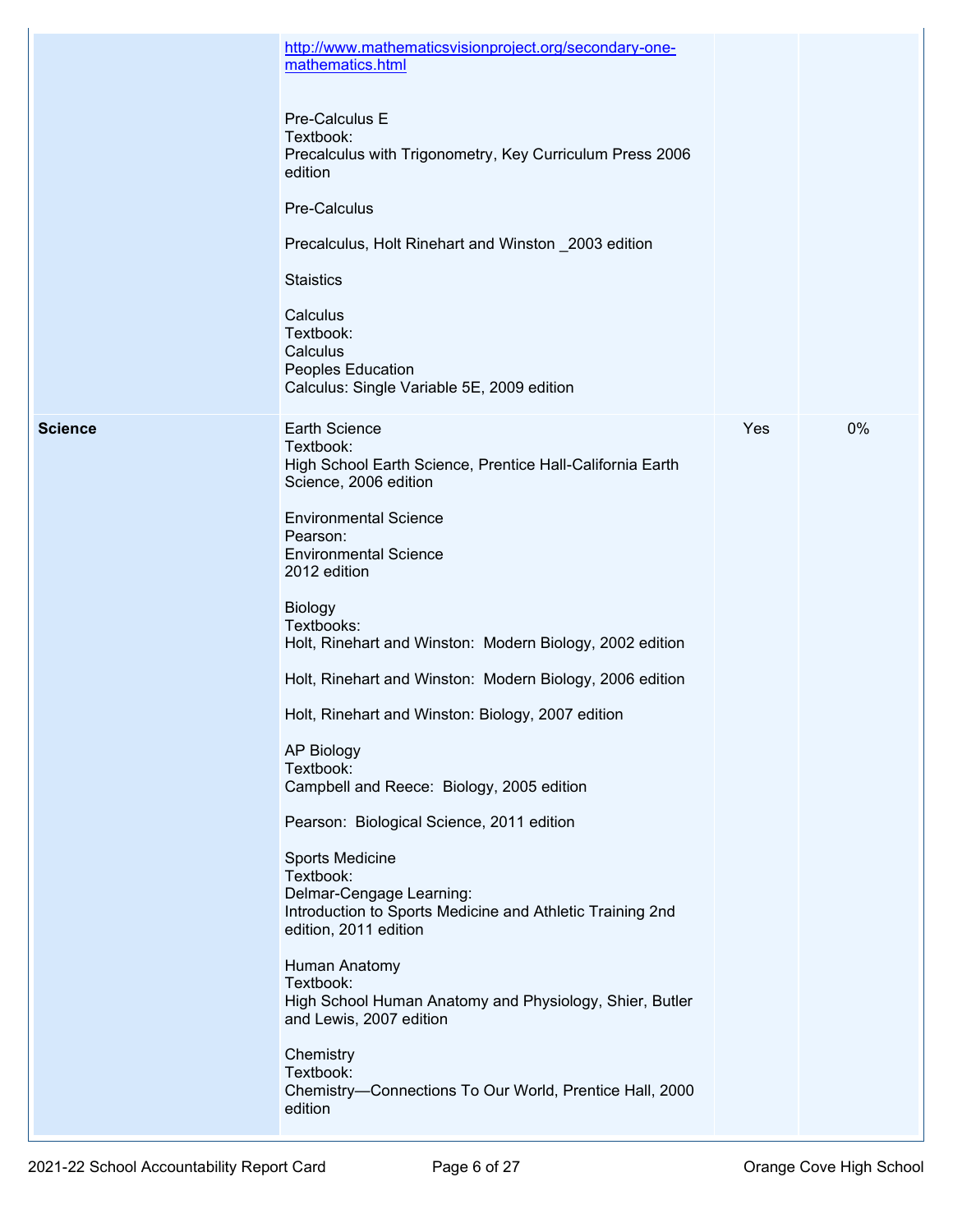| <b>History-Social Science</b> | <b>World History</b><br>Textbook:<br>Modern World History; Patterns of Interaction; McDougal<br>Littell, 2006 edition<br>Textbook:<br>World History: Connections to Today; The Modern Era,<br><b>Prentice Hall</b><br>2005 edition<br>AP World History:<br>Bedford/St. Martin's<br>Ways of the World<br>2010 edition<br>2011 edition<br>Government<br>Textbook:<br>Pearson: Magruder's American Government, 2011 edition<br>Economics<br>Textbook:<br>McDougal Littell: Economics Concepts and Choices, 2011<br>edition<br>U.S. History<br>Textbook:<br>The Americans, McDougall Littell, 2003 edition<br>AP U.S. History<br>Textbook:<br>American Pageant, Houghton Mifflin, 2010 edition<br><b>AP Government</b><br>Textbook:<br>Government in America, AP Edition, Prentice Hall 12 edition<br>2003<br><b>AP Economics</b><br>Textbook:<br>Economics, 6th edition, McDougall Littell 2005 edition | Yes | 0% |
|-------------------------------|------------------------------------------------------------------------------------------------------------------------------------------------------------------------------------------------------------------------------------------------------------------------------------------------------------------------------------------------------------------------------------------------------------------------------------------------------------------------------------------------------------------------------------------------------------------------------------------------------------------------------------------------------------------------------------------------------------------------------------------------------------------------------------------------------------------------------------------------------------------------------------------------------|-----|----|
| <b>Foreign Language</b>       | Spanish 1<br>Glencoe/McGraw Hill: Buen Viaje! Level 1, 2005/2008<br>edition<br>Spanish 2<br>Glencoe/McGraw Hill: Buen Viaje! Level 1, 2005/2008<br>edition<br>Spanish 3<br>Glencoe/McGraw Hill: Asi se dice Level 3, 2009/2012 edition<br>Spanish Language AP<br>Pearson: Abriendo Pasos Gramatica, 2007 edition                                                                                                                                                                                                                                                                                                                                                                                                                                                                                                                                                                                     | Yes | 0% |

 $\mathbb{R}$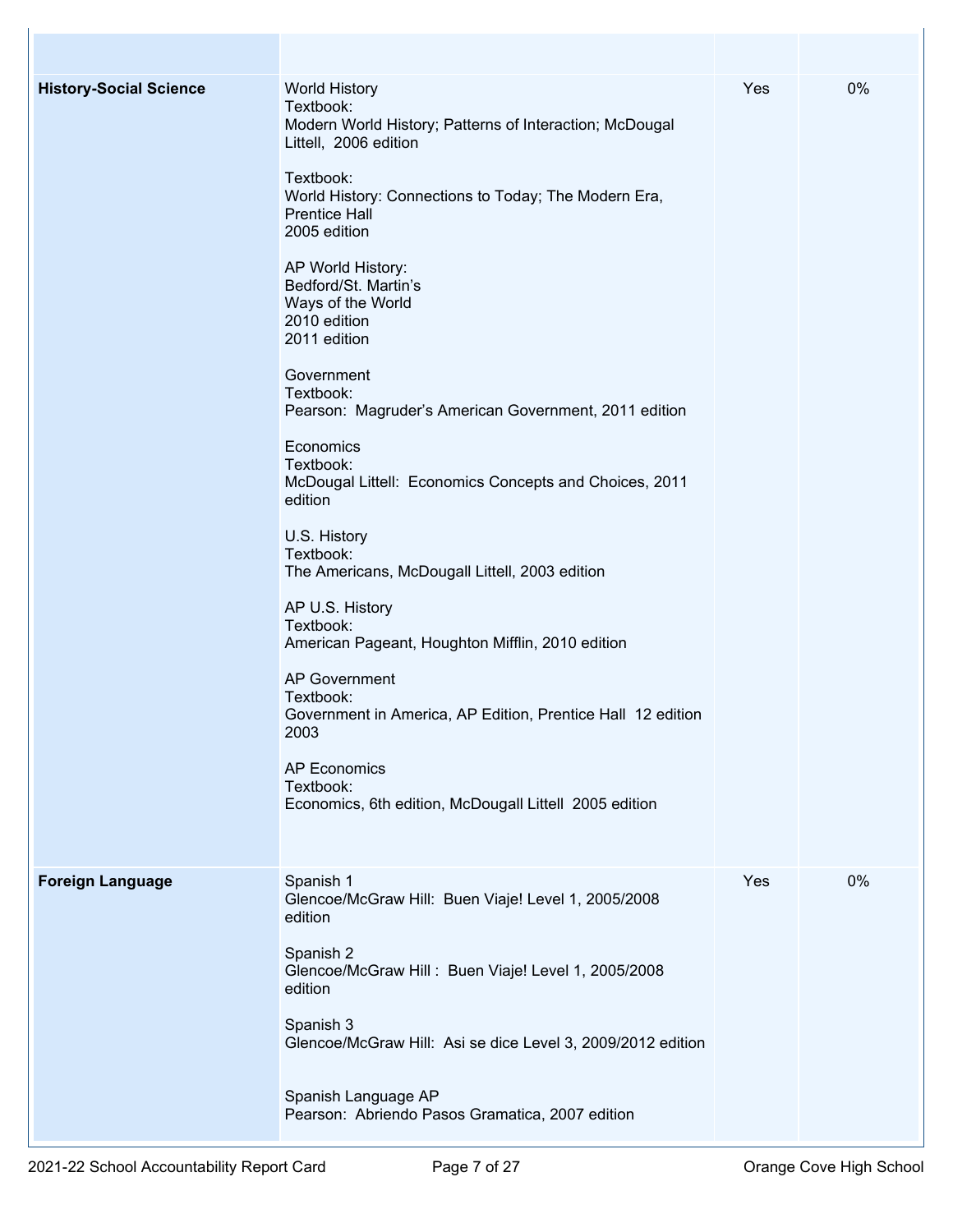|                                                        | Spanish Literature AP<br>Pearson: Abriendo Pasos Lectura, 2007 edition                                                                                                                                                                                                                                                                                                                                                                                                      |     |       |
|--------------------------------------------------------|-----------------------------------------------------------------------------------------------------------------------------------------------------------------------------------------------------------------------------------------------------------------------------------------------------------------------------------------------------------------------------------------------------------------------------------------------------------------------------|-----|-------|
| <b>Health</b>                                          | Glencoe Health 9th Edition 2005                                                                                                                                                                                                                                                                                                                                                                                                                                             | Yes | $0\%$ |
| <b>Visual and Performing Arts</b>                      |                                                                                                                                                                                                                                                                                                                                                                                                                                                                             |     |       |
| <b>Science Laboratory Equipment</b><br>$(grades 9-12)$ | Student equipment: Aprons, brass masses, capillary tubes,<br>lamp holders, conductivity meters, crucible tongs, glass stir<br>rods, latex gloves, magnetic stirrer, test tube clamps, tote<br>trays, weigh boats, agar plates, cell slides, cork samples,<br>dialysis tubing, dissection kits, dissection pans, gas<br>generation bottle, cheesecloth, glass beads, glass funnels,<br>glass vials, tongue depressors, stereo-microscopes, test<br>tubes, thermometers, etc. | Yes | $0\%$ |

## **School Facility Conditions and Planned Improvements**

The district takes great efforts to ensure that all schools are clean, safe, and functional. To assist in this effort, the district uses a facility survey instrument developed by the State of California Office of Public School Construction. The results of this survey are available at the KCUSD Business Office.

Below is more specific information on the condition of the school and the efforts made to ensure that students are provided with a clean, safe, and functional learning environment. Additional information about the condition of the school's facilities may be obtained by speaking with the school principal.

Orange Cove High School has 33 classrooms, a cafeteria, a library, a gymnasium, a band/choir building and an administration building. The school was built in 2005. In 2018, Athletic fields were improved and lighting was added to the facility. In 2019, solar was installed in both the staff and student parking lots. These solar panels will provide electricity for OCHS, Citrus Middle School and Sheridan Elementary. In addition, we installed an outdoor learning pavilion, two new modular classrooms for our Mountain View Alternative High School, and renovated the weight rooms under the stadium and next to the gym with extensive new free weights, barbells, lifting machines, and treadmills.

District maintenance staff ensures that the repairs necessary to keep the school in good repair and working order are completed in a timely manner. A work order process is used to ensure efficient service and that emergency repairs are given the highest priority.

The Director of Maintenance, Custodial Supervisor, and the site principal work cooperatively with the custodial staff to develop cleaning schedules to ensure a clean and safe school.

The district participates in the State School Deferred Maintenance Program, which provides state matching funds on a dollar for dollar basis to assist school districts with expenditures for major repair or replacement of existing school building components. Typically, this includes roofing, plumbing, heating, air conditioning, electrical systems, interior or exterior painting, and floor systems. & nbsp;

### **Year and month of the most recent FIT report** 08/2021

| <b>System Inspected</b>                              | Rate Rate Rate<br>Good   Fair   Poor |  | <b>Repair Needed and Action Taken or Planned</b> |
|------------------------------------------------------|--------------------------------------|--|--------------------------------------------------|
| <b>Systems:</b><br>Gas Leaks, Mechanical/HVAC, Sewer |                                      |  |                                                  |
| Interior:<br><b>Interior Surfaces</b>                |                                      |  |                                                  |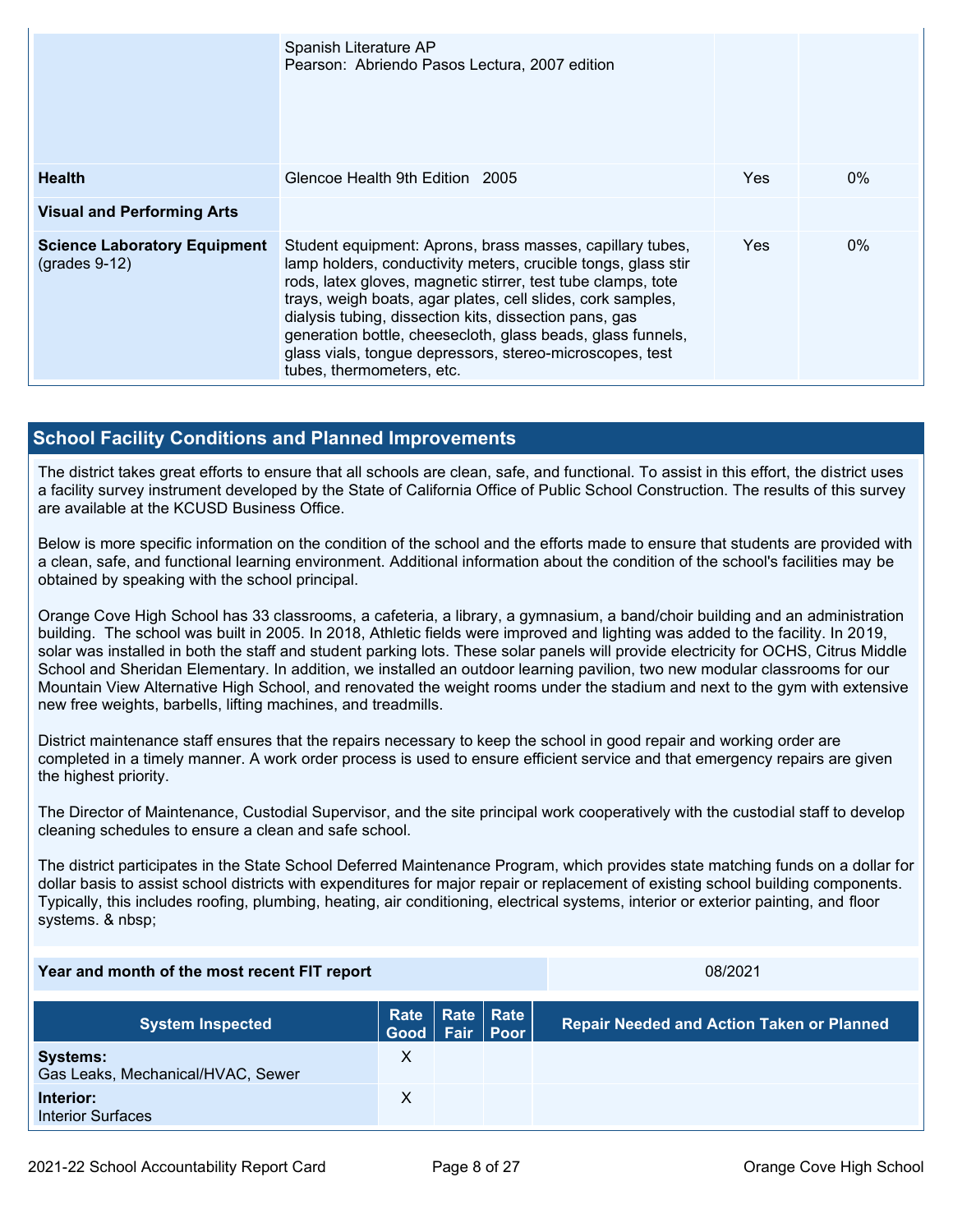| <b>School Facility Conditions and Planned Improvements</b>                    |                           |                                                                                                                                                                                                                                                                                                                                                                                                                                                                                                                                                                                                                                                                                                                                                                                                                                                                                       |  |
|-------------------------------------------------------------------------------|---------------------------|---------------------------------------------------------------------------------------------------------------------------------------------------------------------------------------------------------------------------------------------------------------------------------------------------------------------------------------------------------------------------------------------------------------------------------------------------------------------------------------------------------------------------------------------------------------------------------------------------------------------------------------------------------------------------------------------------------------------------------------------------------------------------------------------------------------------------------------------------------------------------------------|--|
| <b>Cleanliness:</b><br>Overall Cleanliness, Pest/Vermin Infestation           | $\mathsf{X}$              |                                                                                                                                                                                                                                                                                                                                                                                                                                                                                                                                                                                                                                                                                                                                                                                                                                                                                       |  |
| <b>Electrical</b>                                                             | $\boldsymbol{\mathsf{X}}$ | Administration Offices & Nurses #7 Light switch<br>RR does not work in nurses office.<br>#7 Rm 100 Missing high<br>Rooms 100-106<br>lense cover - 2 lights out in workroom and 1 bulb<br>out in R/R staff.<br>Rooms 201-206<br>#7 Rm 202 (2) Lights Rm 203<br>(3) Lights Rm 204 (1) Light Rm 205 (2) Lights out.<br>Rooms 301-306<br>#7 Rm 304 (1) Light Rm 305<br>(1) Light Staff Work Rm & Offices (1) Light - Girl<br>RR (1) Light<br>Rooms 401-406<br># 7 Rm 402 (3) Lights Rm 401<br>3 Lights Rm 404 8 Lights - Staff Wrkrm 6 Lights -<br>Girls RR 2 Lights<br>Rooms 501-506<br>#7 Rm 503 1 - Light Rm 505<br>5 Lights Rm 506 - 1 Light Out<br>Gym - Wrestling Rm Weight Rm #7 Wresting 4<br>Lights - Weight Rm 22 Lights Gym 3 Lights<br>Girls Locker Rm<br>#7 3 Lights out<br>#7 3 Lights out<br>Boys Locker Rm<br><b>Band Room</b><br>#7 Bandrm 2 Lights Choir Rm<br>8 Lights |  |
| <b>Restrooms/Fountains:</b><br>Restrooms, Sinks/ Fountains                    | $\mathsf{X}$              | 400 Wing Boys RR 1 stall door jam shut                                                                                                                                                                                                                                                                                                                                                                                                                                                                                                                                                                                                                                                                                                                                                                                                                                                |  |
| Safety:<br>Fire Safety, Hazardous Materials                                   | X                         |                                                                                                                                                                                                                                                                                                                                                                                                                                                                                                                                                                                                                                                                                                                                                                                                                                                                                       |  |
| <b>Structural:</b><br>Structural Damage, Roofs                                | $\boldsymbol{X}$          |                                                                                                                                                                                                                                                                                                                                                                                                                                                                                                                                                                                                                                                                                                                                                                                                                                                                                       |  |
| <b>External:</b><br>Playground/School Grounds, Windows/<br>Doors/Gates/Fences | $\pmb{\times}$            |                                                                                                                                                                                                                                                                                                                                                                                                                                                                                                                                                                                                                                                                                                                                                                                                                                                                                       |  |

| <b>Overall Facility Rate</b> |      |      |      |
|------------------------------|------|------|------|
| <b>Exemplary</b>             | Good | Fair | Poor |
|                              |      |      |      |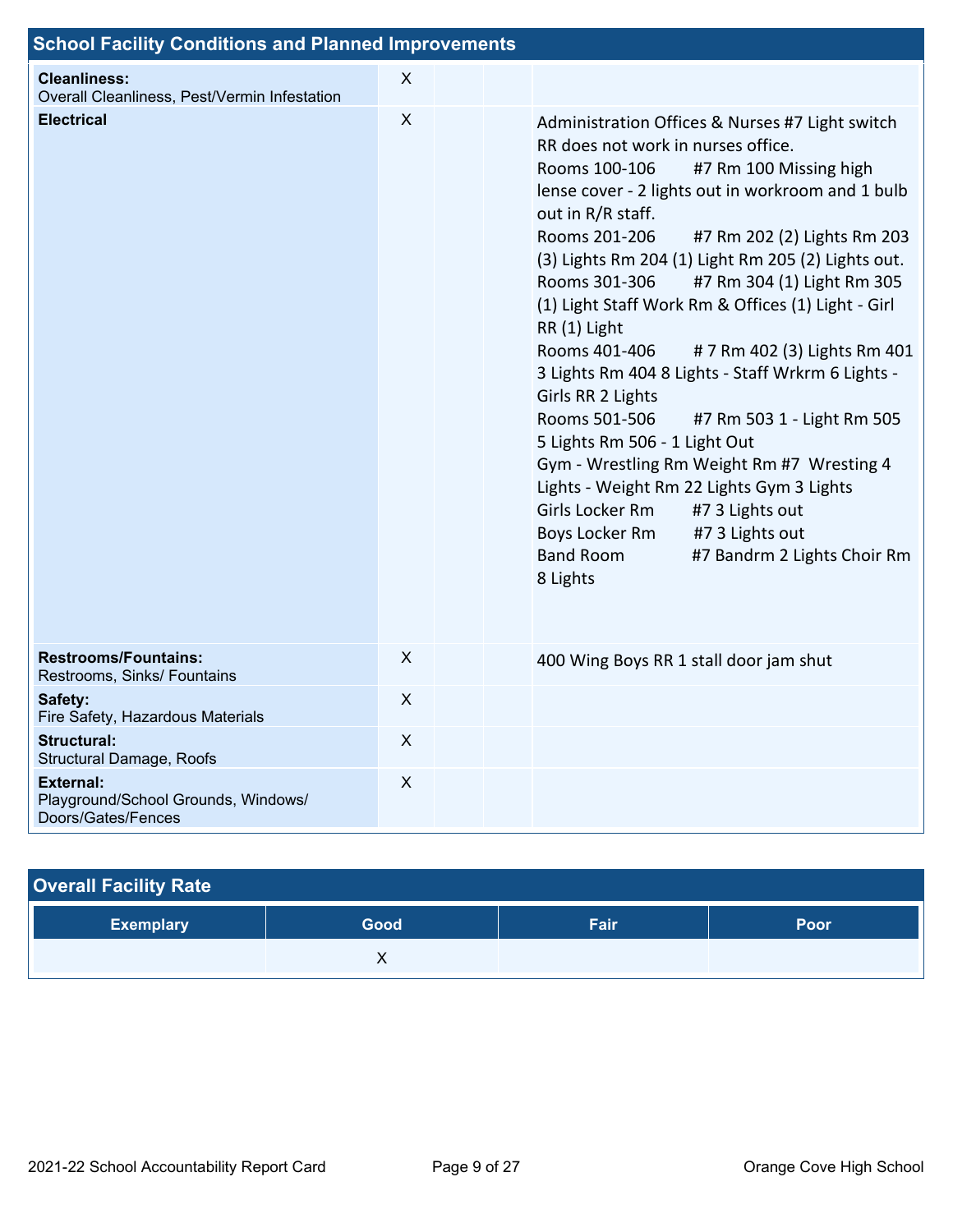## **B. Pupil Outcomes State Priority: Pupil Achievement**

The SARC provides the following information relevant to the State priority: Pupil Achievement (Priority 4):

#### **Statewide Assessments**

(i.e., California Assessment of Student Performance and Progress [CAASPP] System includes the Smarter Balanced Summative Assessments for students in the general education population and the California Alternate Assessments [CAAs] for English language arts/literacy [ELA] and mathematics given in grades three through eight and grade eleven. Only eligible students may participate in the administration of the CAAs. CAAs items are aligned with alternate achievement standards, which are linked with the Common Core State Standards [CCSS] for students with the most significant cognitive disabilities).

The CAASPP System encompasses the following assessments and student participation requirements:

- 1. **Smarter Balanced Summative Assessments and CAAs for ELA** in grades three through eight and grade eleven.
- 2. **Smarter Balanced Summative Assessments and CAAs for mathematics** in grades three through eight and grade eleven.
- 3. **California Science Test (CAST) and CAAs for Science** in grades five, eight, and once in high school (i.e., grade ten, eleven, or twelve).

#### **SARC Reporting in the 2020-2021 School Year Only**

Where the most viable option, LEAs were required to administer the statewide summative assessment in ELA and mathematics. Where a statewide summative assessment was not the most viable option for the LEA (or for one or more gradelevel[s] within the LEA) due to the pandemic, LEAs were allowed to report results from a different assessment that met the criteria established by the State Board of Education (SBE) on March 16, 2021. The assessments were required to be:

- Aligned with CA CCSS for ELA and mathematics;
- Available to students in grades 3 through 8, and grade 11; and
- Uniformly administered across a grade, grade span, school, or district to all eligible students.

#### **Options**

Note that the CAAs could only be administered in-person following health and safety requirements. If it was not viable for the LEA to administer the CAAs in person with health and safety guidelines in place, the LEA was directed to not administer the tests. There were no other assessment options available for the CAAs. Schools administered the Smarter Balanced Summative Assessments for ELA and mathematics, other assessments that meet the SBE criteria, or a combination of both, and they could only choose one of the following:

- Smarter Balanced ELA and mathematics summative assessments;
- Other assessments meeting the SBE criteria; or
- Combination of Smarter Balanced ELA and mathematics summative assessments and other assessments.

The percentage of students who have successfully completed courses that satisfy the requirements for entrance to the University of California and the California State University, or career technical education sequences or programs of study.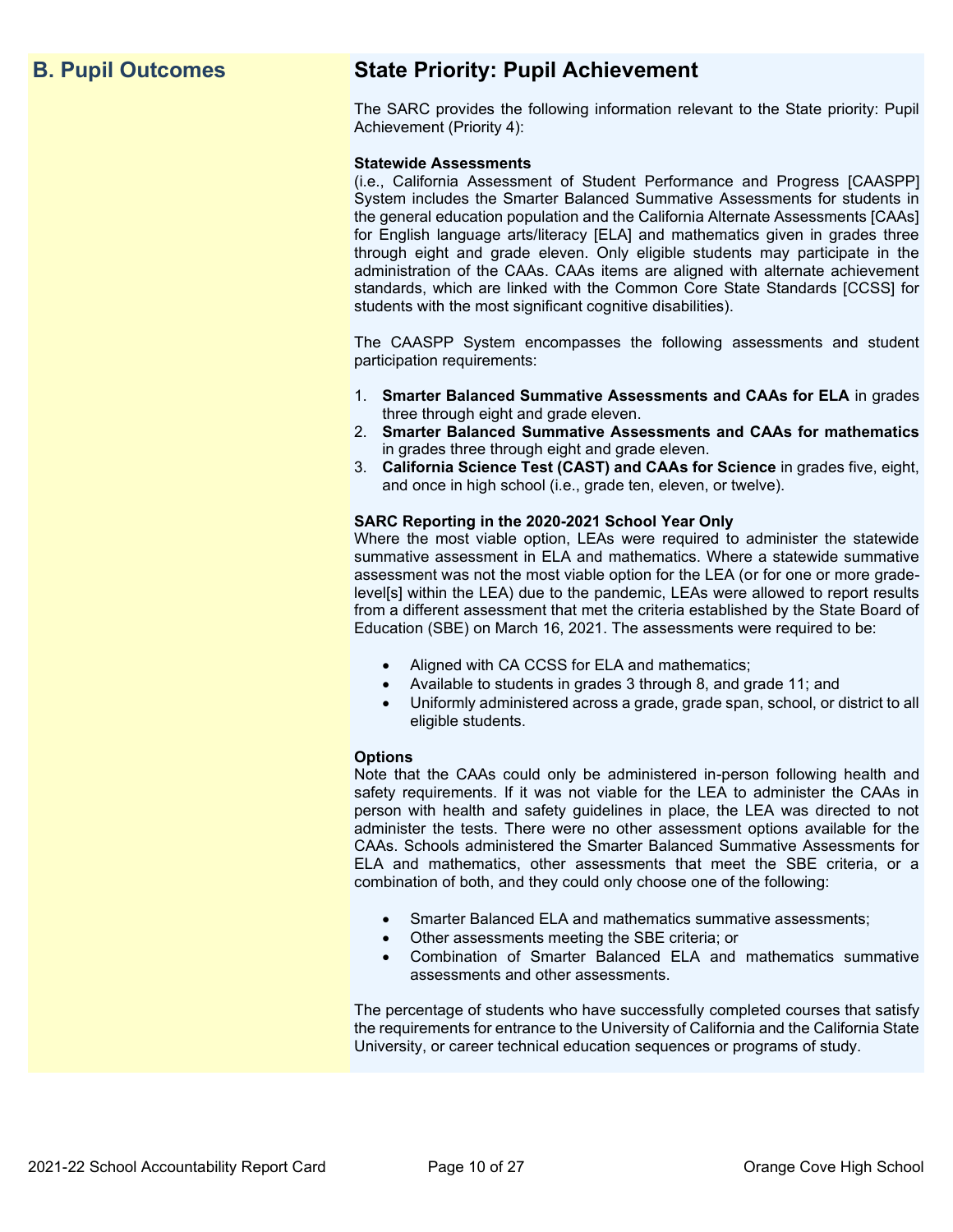## **Percentage of Students Meeting or Exceeding the State Standard on CAASPP**

This table displays CAASPP test results in ELA and mathematics for all students grades three through eight and grade eleven taking and completing a state-administered assessment.

The 2019-2020 data cells with N/A values indicate that the 2019-2020 data are not available due to the COVID-19 pandemic and resulting summative test suspension. The Executive Order N-30-20 was issued which waived the assessment, accountability, and reporting requirements for the 2019-2020 school year.

The 2020-2021 data cells have N/A values because these data are not comparable to other year data due to the COVID-19 pandemic during the 2020-2021 school year. Where the CAASPP assessments in ELA and/or mathematics is not the most viable option, the LEAs were allowed to administer local assessments. Therefore, the 2020-2021 data between school years for the school, district, state are not an accurate comparison. As such, it is inappropriate to compare results of the 2020-2021 school year to other school years.

| Subject                                                        | <b>School</b><br>2019-20 | <b>School</b><br>2020-21 | <b>District</b><br>2019-20 | <b>District</b><br>2020-21 | <b>State</b><br>2019-20 | <b>State</b><br>2020-21 |
|----------------------------------------------------------------|--------------------------|--------------------------|----------------------------|----------------------------|-------------------------|-------------------------|
| <b>English Language Arts/Literacy</b><br>$(grades 3-8 and 11)$ | N/A                      | N/A                      | N/A                        | N/A                        | N/A                     | N/A                     |
| <b>Mathematics</b><br>$(grades 3-8 and 11)$                    | N/A                      | N/A                      | N/A                        | N/A                        | N/A                     | N/A                     |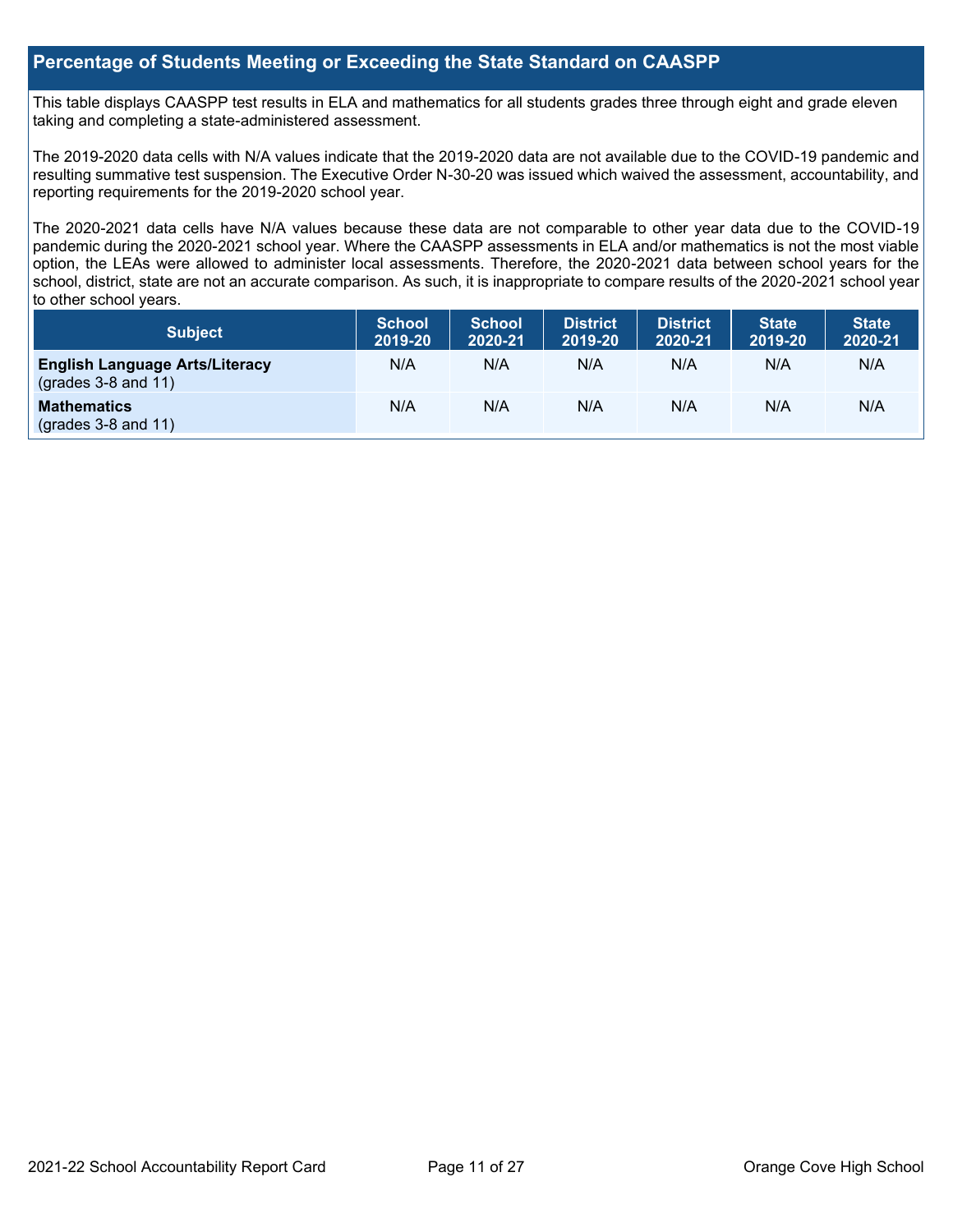## **2020-21 CAASPP Test Results in ELA by Student Group**

This table displays CAASPP test results in ELA by student group for students grades three through eight and grade eleven taking and completing a state-administered assessment. The CDE will populate this table for schools in cases where the school administered the CAASPP assessment. In cases where the school administered a local assessment instead of CAASPP, the CDE will populate this table with "NT" values, meaning this school did not test students using the CAASPP. See the local assessment(s) table for more information.

| <b>CAASPP</b><br><b>Student Groups</b>               | <b>CAASPP</b><br><b>Total</b><br><b>Enrollment</b> | <b>CAASPP</b><br><b>Number</b><br><b>Tested</b> | <b>CAASPP</b><br><b>Percent</b><br><b>Tested</b> | <b>CAASPP</b><br><b>Percent</b><br><b>Not Tested</b> | <b>CAASPP</b><br><b>Percent</b><br><b>Met or</b><br><b>Exceeded</b> |
|------------------------------------------------------|----------------------------------------------------|-------------------------------------------------|--------------------------------------------------|------------------------------------------------------|---------------------------------------------------------------------|
| <b>All Students</b>                                  | 115                                                | 114                                             | 99.13                                            | 0.87                                                 | 67.54                                                               |
| <b>Female</b>                                        | 67                                                 | 66                                              | 98.51                                            | 1.49                                                 | 71.21                                                               |
| <b>Male</b>                                          | 48                                                 | 48                                              | 100                                              | $\mathbf 0$                                          | 62.5                                                                |
| American Indian or Alaska Native                     | $\mathbf 0$                                        | $\pmb{0}$                                       | $\mathbf 0$                                      | $\overline{0}$                                       | 0                                                                   |
| <b>Asian</b>                                         | $\mathbf 0$                                        | $\pmb{0}$                                       | $\Omega$                                         | $\mathbf 0$                                          | 0                                                                   |
| <b>Black or African American</b>                     | $\overline{\phantom{a}}$                           | $\overline{\phantom{m}}$                        | --                                               | $\overline{\phantom{a}}$                             | --                                                                  |
| <b>Filipino</b>                                      | --                                                 | $\sim$ $\sim$                                   |                                                  |                                                      |                                                                     |
| <b>Hispanic or Latino</b>                            | 112                                                | 111                                             | 99.11                                            | 0.89                                                 | 67.57                                                               |
| Native Hawaiian or Pacific Islander                  | $\mathbf 0$                                        | $\mathbf 0$                                     | 0                                                | $\mathbf 0$                                          | $\mathbf 0$                                                         |
| <b>Two or More Races</b>                             | $\mathbf 0$                                        | $\mathbf 0$                                     | $\mathbf{0}$                                     | $\mathbf 0$                                          | 0                                                                   |
| <b>White</b>                                         | $\overline{\phantom{a}}$                           | $\overline{\phantom{m}}$                        |                                                  | $\overline{\phantom{a}}$                             | $-$                                                                 |
| <b>English Learners</b>                              | 15                                                 | 15                                              | 100                                              | $\Omega$                                             | 26.67                                                               |
| <b>Foster Youth</b>                                  | 0                                                  | $\mathbf 0$                                     | $\mathbf 0$                                      | $\Omega$                                             | 0                                                                   |
| <b>Homeless</b>                                      | --                                                 | $\sim$                                          | --                                               | --                                                   | --                                                                  |
| <b>Military</b>                                      | $\Omega$                                           | $\mathbf 0$                                     | $\Omega$                                         | $\mathbf{0}$                                         | 0                                                                   |
| <b>Socioeconomically Disadvantaged</b>               | 110                                                | 109                                             | 99.09                                            | 0.91                                                 | 66.97                                                               |
| <b>Students Receiving Migrant Education Services</b> |                                                    | --                                              |                                                  |                                                      |                                                                     |
| <b>Students with Disabilities</b>                    | --                                                 | --                                              | --                                               | --                                                   | --                                                                  |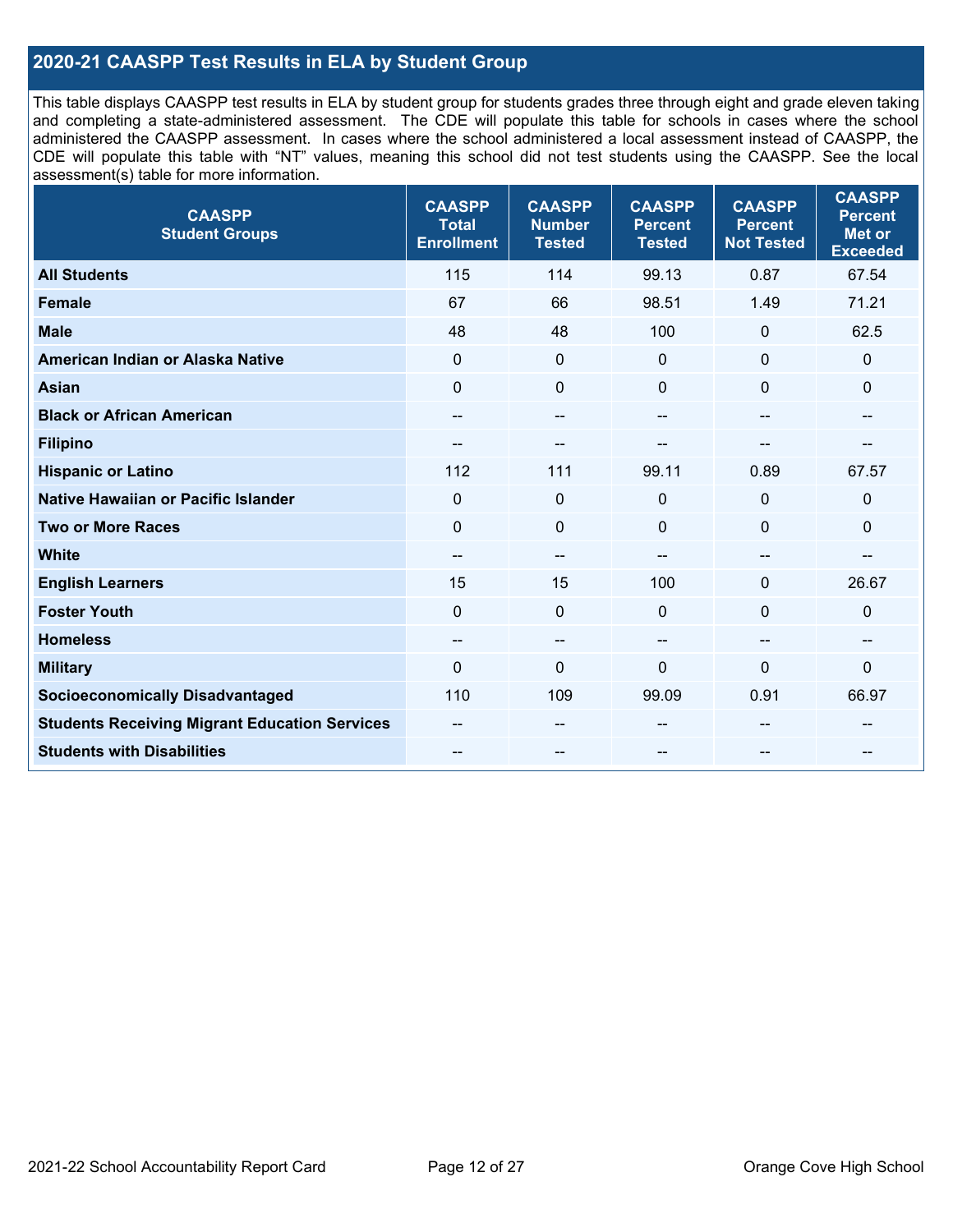## **2020-21 CAASPP Test Results in Math by Student Group**

This table displays CAASPP test results in Math by student group for students grades three through eight and grade eleven taking and completing a state-administered assessment. The CDE will populate this table for schools in cases where the school administered the CAASPP assessment. In cases where the school administered a local assessment instead of CAASPP, the CDE will populate this table with "NT" values, meaning this school did not test students using the CAASPP. See the local assessment(s) table for more information.

| <b>CAASPP</b><br><b>Student Groups</b>               | <b>CAASPP</b><br><b>Total</b><br><b>Enrollment</b> | <b>CAASPP</b><br><b>Number</b><br><b>Tested</b> | <b>CAASPP</b><br><b>Percent</b><br><b>Tested</b> | <b>CAASPP</b><br><b>Percent</b><br><b>Not Tested</b> | <b>CAASPP</b><br><b>Percent</b><br><b>Met or</b><br><b>Exceeded</b> |
|------------------------------------------------------|----------------------------------------------------|-------------------------------------------------|--------------------------------------------------|------------------------------------------------------|---------------------------------------------------------------------|
| <b>All Students</b>                                  | 115                                                | 113                                             | 98.26                                            | 1.74                                                 | 23.01                                                               |
| <b>Female</b>                                        | 67                                                 | 65                                              | 97.01                                            | 2.99                                                 | 21.54                                                               |
| <b>Male</b>                                          | 48                                                 | 48                                              | 100.00                                           | 0.00                                                 | 25.00                                                               |
| American Indian or Alaska Native                     | $\mathbf 0$                                        | $\pmb{0}$                                       | $\mathbf 0$                                      | $\mathbf 0$                                          | $\mathbf 0$                                                         |
| <b>Asian</b>                                         | $\mathbf 0$                                        | 0                                               | $\Omega$                                         | $\Omega$                                             | $\mathbf 0$                                                         |
| <b>Black or African American</b>                     | $\qquad \qquad -$                                  | --                                              | --                                               | $\overline{\phantom{a}}$                             | $\overline{\phantom{a}}$                                            |
| <b>Filipino</b>                                      |                                                    | --                                              |                                                  |                                                      |                                                                     |
| <b>Hispanic or Latino</b>                            | 112                                                | 110                                             | 98.21                                            | 1.79                                                 | 20.91                                                               |
| <b>Native Hawaiian or Pacific Islander</b>           | $\Omega$                                           | $\mathbf 0$                                     | $\mathbf 0$                                      | 0                                                    | $\mathbf 0$                                                         |
| <b>Two or More Races</b>                             | $\mathbf 0$                                        | 0                                               | $\mathbf 0$                                      | 0                                                    | $\mathbf 0$                                                         |
| <b>White</b>                                         | $\qquad \qquad -$                                  | $\mathbf{u}$                                    | --                                               | $\overline{a}$                                       | $\hspace{0.05cm}$ – $\hspace{0.05cm}$                               |
| <b>English Learners</b>                              | 15                                                 | 15                                              | 100.00                                           | 0.00                                                 | 20.00                                                               |
| <b>Foster Youth</b>                                  | $\mathbf 0$                                        | $\mathbf 0$                                     | $\mathbf 0$                                      | $\Omega$                                             | $\mathbf 0$                                                         |
| <b>Homeless</b>                                      | --                                                 | --                                              | $\sim$                                           | $\sim$                                               | $\overline{\phantom{a}}$                                            |
| <b>Military</b>                                      | $\mathbf 0$                                        | 0                                               | $\mathbf 0$                                      | $\mathbf{0}$                                         | $\mathbf 0$                                                         |
| <b>Socioeconomically Disadvantaged</b>               | 110                                                | 108                                             | 98.18                                            | 1.82                                                 | 23.15                                                               |
| <b>Students Receiving Migrant Education Services</b> |                                                    | --                                              | --                                               | --                                                   |                                                                     |
| <b>Students with Disabilities</b>                    |                                                    |                                                 |                                                  |                                                      |                                                                     |

## **2020-21 Local Assessment Test Results in ELA by Student Group**

This table displays Local Assessment test results in ELA by student group for students grades three through eight and grade eleven. LEAs/schools will populate this table for schools in cases where the school administered a local assessment. In cases where the school administered the CAASPP assessment, LEAs/schools will populate this table with "N/A" values in all cells, meaning this table is Not Applicable for this school.

| N/A<br><b>Student Groups</b>     | N/A<br><b>Total</b><br><b>Enrollment</b> | N/A<br><b>Number</b><br><b>Tested</b> | N/A<br><b>Percent</b><br><b>Tested</b> | N/A<br>Percent<br><b>Not Tested</b> | N/A<br><b>Percent</b><br><b>At or Above</b><br><b>Grade Level</b> |
|----------------------------------|------------------------------------------|---------------------------------------|----------------------------------------|-------------------------------------|-------------------------------------------------------------------|
| <b>All Students</b>              | N/A                                      | N/A                                   | N/A                                    | N/A                                 | N/A                                                               |
| Female                           | N/A                                      | N/A                                   | N/A                                    | N/A                                 | N/A                                                               |
| <b>Male</b>                      | N/A                                      | N/A                                   | N/A                                    | N/A                                 | N/A                                                               |
| American Indian or Alaska Native | N/A                                      | N/A                                   | N/A                                    | N/A                                 | N/A                                                               |
| <b>Asian</b>                     | N/A                                      | N/A                                   | N/A                                    | N/A                                 | N/A                                                               |

2021-22 School Accountability Report Card **Page 13 of 27** Page 13 of 27 Crange Cove High School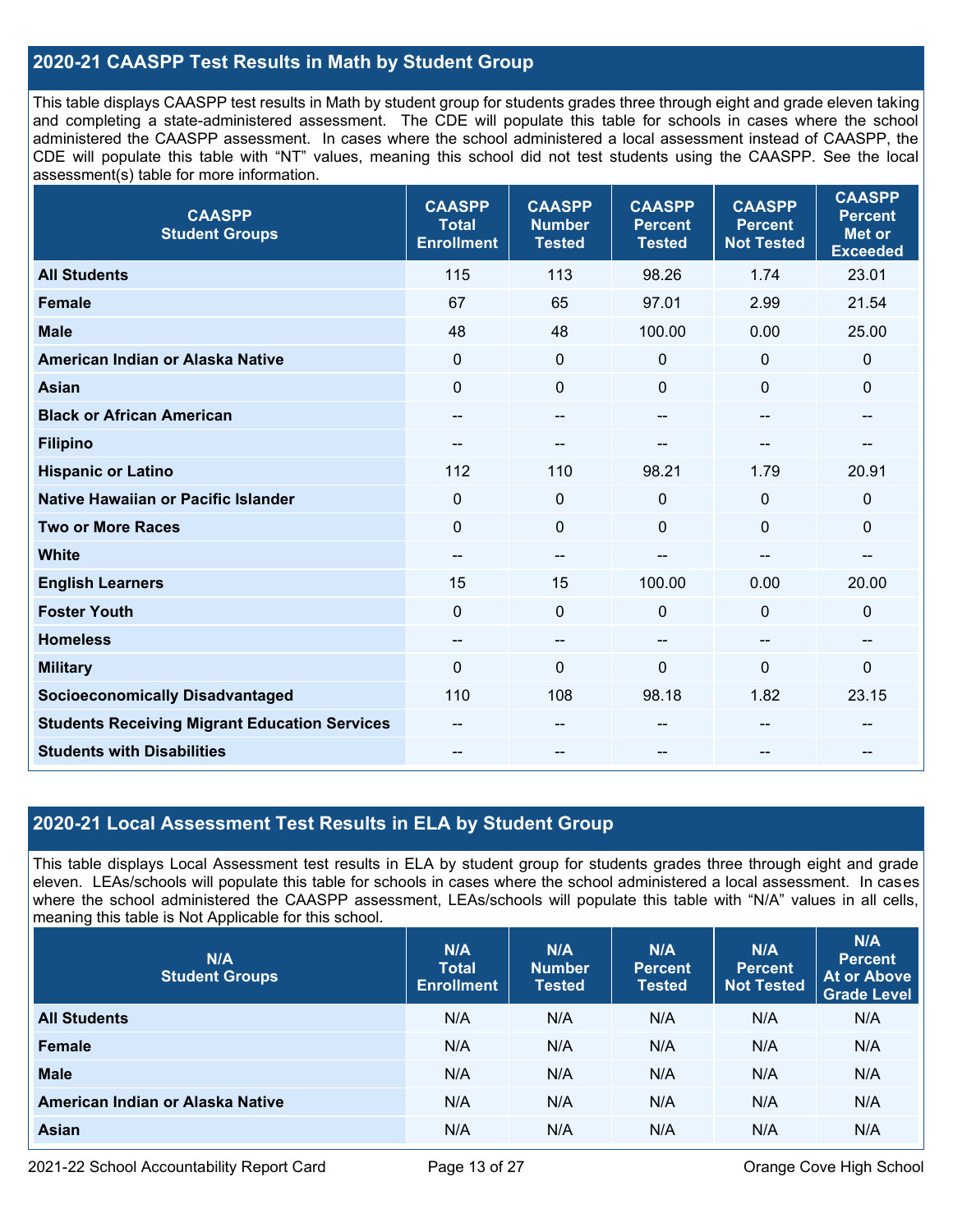| <b>Black or African American</b>                                                          | N/A | N/A | N/A | N/A | N/A |  |  |  |
|-------------------------------------------------------------------------------------------|-----|-----|-----|-----|-----|--|--|--|
| <b>Filipino</b>                                                                           | N/A | N/A | N/A | N/A | N/A |  |  |  |
| <b>Hispanic or Latino</b>                                                                 | N/A | N/A | N/A | N/A | N/A |  |  |  |
| Native Hawaiian or Pacific Islander                                                       | N/A | N/A | N/A | N/A | N/A |  |  |  |
| <b>Two or More Races</b>                                                                  | N/A | N/A | N/A | N/A | N/A |  |  |  |
| White                                                                                     | N/A | N/A | N/A | N/A | N/A |  |  |  |
| <b>English Learners</b>                                                                   | N/A | N/A | N/A | N/A | N/A |  |  |  |
| <b>Foster Youth</b>                                                                       | N/A | N/A | N/A | N/A | N/A |  |  |  |
| <b>Homeless</b>                                                                           | N/A | N/A | N/A | N/A | N/A |  |  |  |
| <b>Military</b>                                                                           | N/A | N/A | N/A | N/A | N/A |  |  |  |
| <b>Socioeconomically Disadvantaged</b>                                                    | N/A | N/A | N/A | N/A | N/A |  |  |  |
| <b>Students Receiving Migrant Education Services</b>                                      | N/A | N/A | N/A | N/A | N/A |  |  |  |
| <b>Students with Disabilities</b>                                                         | N/A | N/A | N/A | N/A | N/A |  |  |  |
| *At or above the grade-level standard in the context of the local assessment administered |     |     |     |     |     |  |  |  |

\*At or above the grade-level standard in the context of the local assessment administered.

## **2020-21 Local Assessment Test Results in Math by Student Group**

This table displays Local Assessment test results in Math by student group for students grades three through eight and grade eleven. LEAs/schools will populate this table for schools in cases where the school administered a local assessment. In cases where the school administered the CAASPP assessment, LEAs/schools will populate this table with "N/A" values in all cells, meaning this table is Not Applicable for this school.

| N/A<br><b>Student Groups</b>                         | N/A<br><b>Total</b><br><b>Enrollment</b> | N/A<br><b>Number</b><br><b>Tested</b> | N/A<br><b>Percent</b><br><b>Tested</b> | N/A<br><b>Percent</b><br><b>Not Tested</b> | N/A<br><b>Percent</b><br><b>At or Above</b><br><b>Grade Level</b> |
|------------------------------------------------------|------------------------------------------|---------------------------------------|----------------------------------------|--------------------------------------------|-------------------------------------------------------------------|
| <b>All Students</b>                                  | N/A                                      | N/A                                   | N/A                                    | N/A                                        | N/A                                                               |
| <b>Female</b>                                        | N/A                                      | N/A                                   | N/A                                    | N/A                                        | N/A                                                               |
| <b>Male</b>                                          | N/A                                      | N/A                                   | N/A                                    | N/A                                        | N/A                                                               |
| American Indian or Alaska Native                     | N/A                                      | N/A                                   | N/A                                    | N/A                                        | N/A                                                               |
| <b>Asian</b>                                         | N/A                                      | N/A                                   | N/A                                    | N/A                                        | N/A                                                               |
| <b>Black or African American</b>                     | N/A                                      | N/A                                   | N/A                                    | N/A                                        | N/A                                                               |
| <b>Filipino</b>                                      | N/A                                      | N/A                                   | N/A                                    | N/A                                        | N/A                                                               |
| <b>Hispanic or Latino</b>                            | N/A                                      | N/A                                   | N/A                                    | N/A                                        | N/A                                                               |
| Native Hawaiian or Pacific Islander                  | N/A                                      | N/A                                   | N/A                                    | N/A                                        | N/A                                                               |
| <b>Two or More Races</b>                             | N/A                                      | N/A                                   | N/A                                    | N/A                                        | N/A                                                               |
| <b>White</b>                                         | N/A                                      | N/A                                   | N/A                                    | N/A                                        | N/A                                                               |
| <b>English Learners</b>                              | N/A                                      | N/A                                   | N/A                                    | N/A                                        | N/A                                                               |
| <b>Foster Youth</b>                                  | N/A                                      | N/A                                   | N/A                                    | N/A                                        | N/A                                                               |
| <b>Homeless</b>                                      | N/A                                      | N/A                                   | N/A                                    | N/A                                        | N/A                                                               |
| <b>Military</b>                                      | N/A                                      | N/A                                   | N/A                                    | N/A                                        | N/A                                                               |
| <b>Socioeconomically Disadvantaged</b>               | N/A                                      | N/A                                   | N/A                                    | N/A                                        | N/A                                                               |
| <b>Students Receiving Migrant Education Services</b> | N/A                                      | N/A                                   | N/A                                    | N/A                                        | N/A                                                               |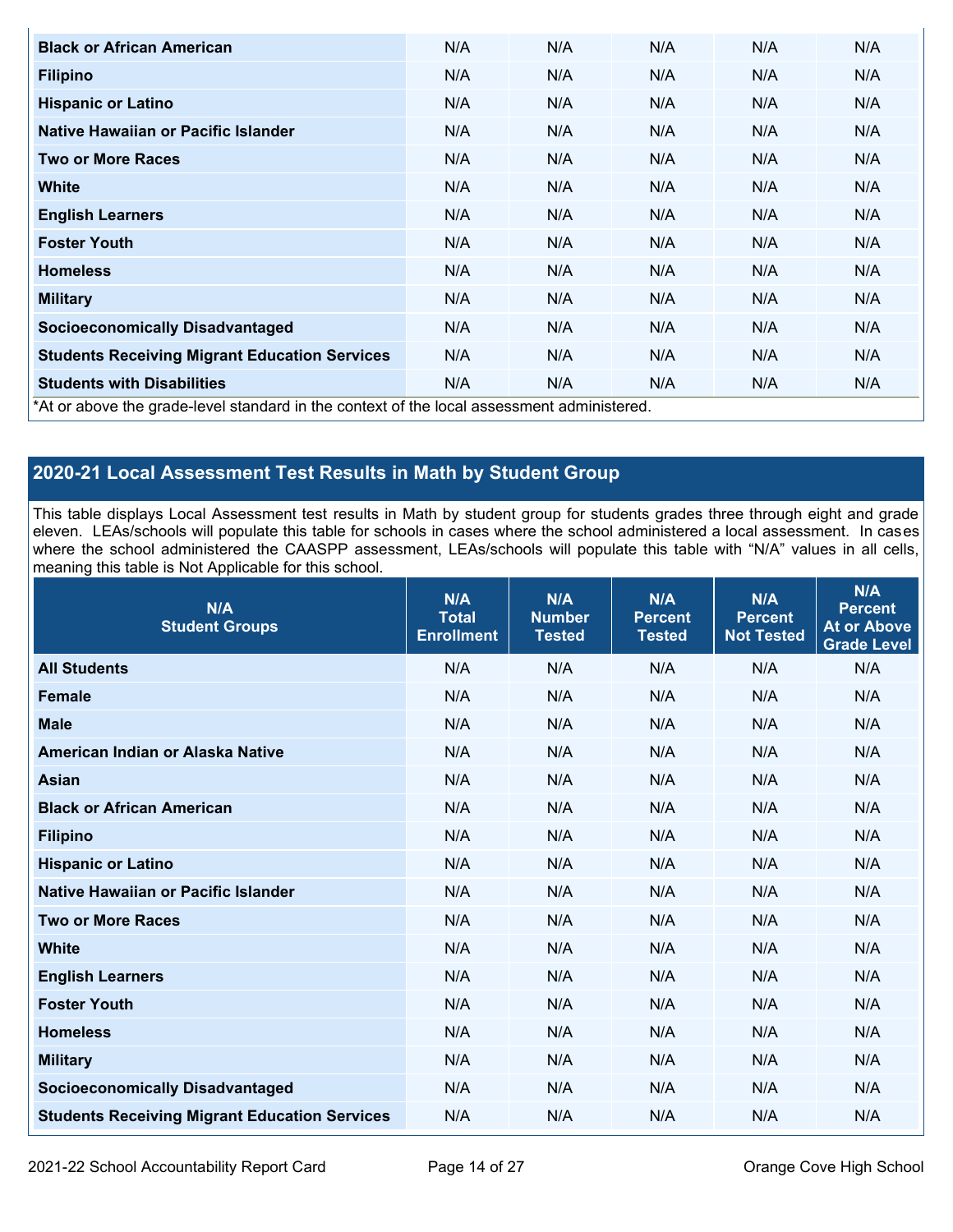| <b>Students with Disabilities</b>                                                           | N/A | N/A | N/A | N/A | N/A |  |
|---------------------------------------------------------------------------------------------|-----|-----|-----|-----|-----|--|
| *At as above the escale level standard in the context of the local accordinate admissioned. |     |     |     |     |     |  |

\*At or above the grade-level standard in the context of the local assessment administered.

## **CAASPP Test Results in Science for All Students**

This table displays the percentage of all students grades five, eight, and High School meeting or exceeding the State Standard.

The 2019-2020 data cells with N/A values indicate that the 2019-2020 data are not available due to the COVID-19 pandemic and resulting summative testing suspension. The Executive Order N-30-20 was issued which waived the assessment, accountability, and reporting requirements for the 2019-2020 school year.

For any 2020-2021 data cells with N/T values indicate that this school did not test students using the CAASPP Science.

| <b>Subject</b>                                  | <b>School</b> | <b>School</b> | <b>District</b> | District | <b>State</b> | <b>State</b> |
|-------------------------------------------------|---------------|---------------|-----------------|----------|--------------|--------------|
|                                                 | 2019-20       | 2020-21       | 2019-20         | 2020-21  | 2019-20      | 2020-21      |
| <b>Science</b><br>(grades 5, 8 and high school) | N/A           | ΝT            | N/A             | NT       | N/A          | 28.72        |

## **2020-21 CAASPP Test Results in Science by Student Group**

This table displays CAASPP test results in Science by student group for students grades five, eight, and High School. For any data cells with N/T values indicate that this school did not test students using the CAASPP Science.

| <b>Student Group</b>                                 | <b>Total</b><br><b>Enrollment</b>     | <b>Number</b><br><b>Tested</b> | <b>Percent</b><br><b>Tested</b> | <b>Percent</b><br><b>Not Tested</b> | <b>Percent</b><br><b>Met or</b><br><b>Exceeded</b> |
|------------------------------------------------------|---------------------------------------|--------------------------------|---------------------------------|-------------------------------------|----------------------------------------------------|
| <b>All Students</b>                                  | 226                                   | <b>NT</b>                      | <b>NT</b>                       | <b>NT</b>                           | <b>NT</b>                                          |
| <b>Female</b>                                        | 130                                   | <b>NT</b>                      | <b>NT</b>                       | <b>NT</b>                           | <b>NT</b>                                          |
| <b>Male</b>                                          | 96                                    | <b>NT</b>                      | <b>NT</b>                       | <b>NT</b>                           | <b>NT</b>                                          |
| American Indian or Alaska Native                     | $\hspace{0.05cm}$ – $\hspace{0.05cm}$ | <b>NT</b>                      | <b>NT</b>                       | <b>NT</b>                           | <b>NT</b>                                          |
| <b>Asian</b>                                         | $\mathbf 0$                           | $\pmb{0}$                      | $\mathbf 0$                     | $\mathbf 0$                         | $\mathbf{0}$                                       |
| <b>Black or African American</b>                     | $\mathbf 0$                           | $\mathbf 0$                    | $\mathbf 0$                     | $\mathbf 0$                         | $\mathbf 0$                                        |
| <b>Filipino</b>                                      | --                                    | <b>NT</b>                      | <b>NT</b>                       | <b>NT</b>                           | <b>NT</b>                                          |
| <b>Hispanic or Latino</b>                            | 220                                   | <b>NT</b>                      | <b>NT</b>                       | <b>NT</b>                           | <b>NT</b>                                          |
| <b>Native Hawaiian or Pacific Islander</b>           | 0                                     | $\mathbf 0$                    | $\mathbf 0$                     | $\Omega$                            | $\mathbf 0$                                        |
| <b>Two or More Races</b>                             | $\Omega$                              | $\mathbf 0$                    | $\mathbf{0}$                    | $\Omega$                            | $\mathbf{0}$                                       |
| <b>White</b>                                         | $\overline{\phantom{a}}$              | <b>NT</b>                      | <b>NT</b>                       | <b>NT</b>                           | <b>NT</b>                                          |
| <b>English Learners</b>                              | 21                                    | <b>NT</b>                      | <b>NT</b>                       | <b>NT</b>                           | <b>NT</b>                                          |
| <b>Foster Youth</b>                                  | $\mathbf 0$                           | $\mathbf 0$                    | $\mathbf 0$                     | $\mathbf 0$                         | $\mathbf{0}$                                       |
| <b>Homeless</b>                                      | $-$                                   | <b>NT</b>                      | <b>NT</b>                       | <b>NT</b>                           | <b>NT</b>                                          |
| <b>Military</b>                                      | $\Omega$                              | $\mathbf 0$                    | $\mathbf{0}$                    | $\mathbf 0$                         | $\mathbf{0}$                                       |
| <b>Socioeconomically Disadvantaged</b>               | 212                                   | <b>NT</b>                      | <b>NT</b>                       | <b>NT</b>                           | <b>NT</b>                                          |
| <b>Students Receiving Migrant Education Services</b> | 17                                    | <b>NT</b>                      | <b>NT</b>                       | <b>NT</b>                           | <b>NT</b>                                          |
| <b>Students with Disabilities</b>                    | $\sim$                                | <b>NT</b>                      | <b>NT</b>                       | <b>NT</b>                           | <b>NT</b>                                          |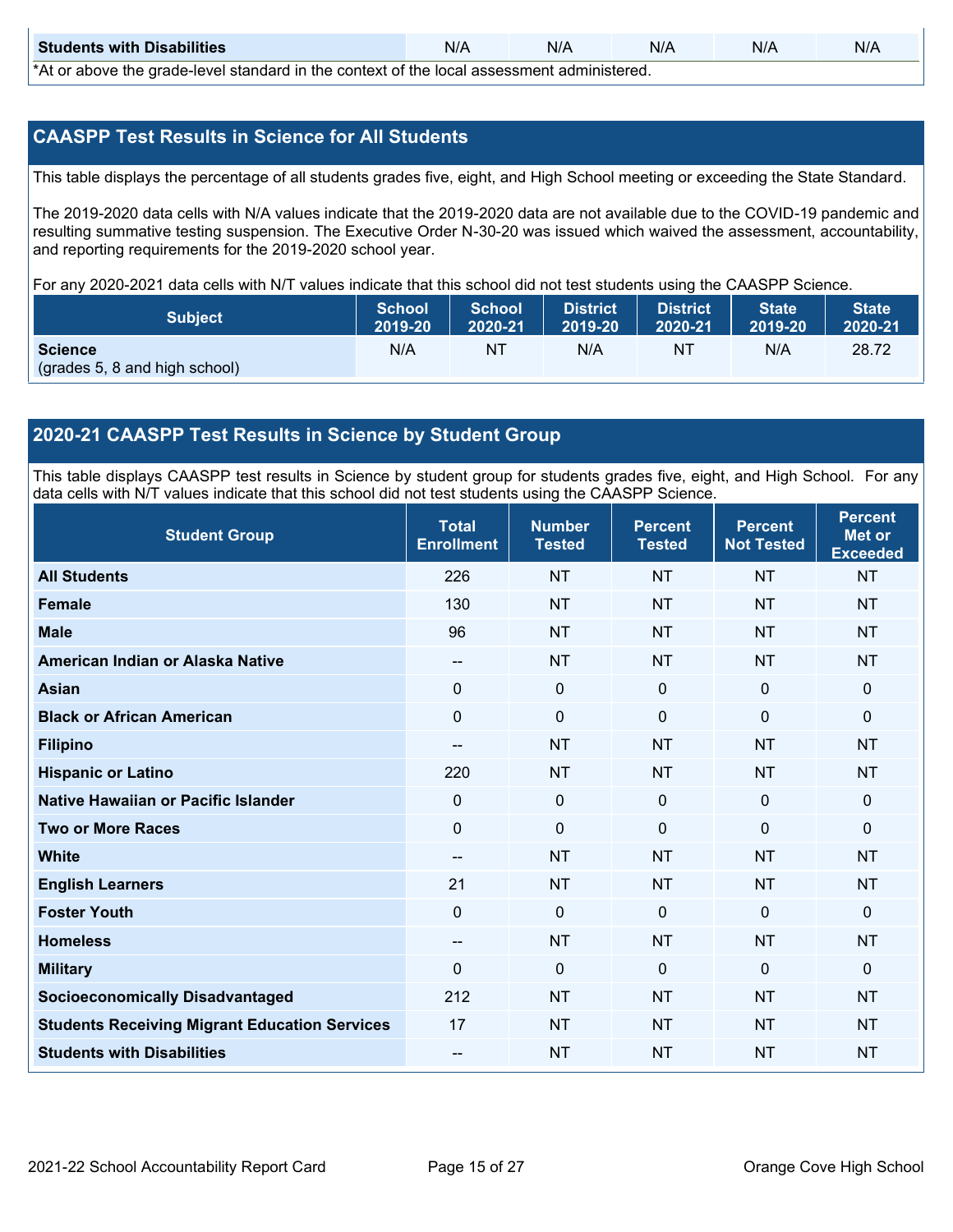## **2020-21 Career Technical Education Programs**

Orange Cove High School offers career preparation courses, such as Criminal Justice, Crime Scene Investigation, Graphic Design, Advanced Graphic Design, Video Production, Advanced Video Production, Robotics and Advanced Robotics, Culinary Arts I & II, Intro to Manufacturing and Engineering, Manufacturing Drafting, Automotive Services/Power Mechanics, Certified Nursing Assistant, Aviation Mechanics, Wildland and Urban Fire Science, Child Development, and Medical Terminology. All courses are available to all students.

## **2020-21 Career Technical Education (CTE) Participation**

| <b>Measure</b>                                                                                                                    | <b>CTE Program Participation</b> |
|-----------------------------------------------------------------------------------------------------------------------------------|----------------------------------|
| Number of Pupils Participating in CTE                                                                                             | 315                              |
| Percent of Pupils that Complete a CTE Program and Earn a High School Diploma                                                      | 69.5                             |
| Percent of CTE Courses that are Sequenced or Articulated Between the School and<br><b>Institutions of Postsecondary Education</b> | 81.8                             |

## **Course Enrollment/Completion**

This table displays the course enrollment/completion of University of California (UC) and/or California State University (CSU) admission requirements.

| <b>UC/CSU Course Measure</b>                                                | <b>Percent</b> |
|-----------------------------------------------------------------------------|----------------|
| 2020-2021 Pupils Enrolled in Courses Required for UC/CSU Admission          | 99.55          |
| 2019-2020 Graduates Who Completed All Courses Required for UC/CSU Admission | 85.71          |

## **B. Pupil Outcomes State Priority: Other Pupil Outcomes**

The SARC provides the following information relevant to the State priority: Other Pupil Outcomes (Priority 8): Pupil outcomes in the subject area of physical education.

## **2020-21 California Physical Fitness Test Results**

Due to the COVID-19 crisis, the Physical Fitness Test was suspended during the 2020-2021 school year and therefore no data are reported and each cell in this table is populated with "N/A."

| <b>Grade Level</b> | <b>Four of Six Fitness Standards</b> | Five of Six Fitness Standards | Percentage of Students Meeting   Percentage of Students Meeting   Percentage of Students Meeting<br><b>Six of Six Fitness Standards</b> |
|--------------------|--------------------------------------|-------------------------------|-----------------------------------------------------------------------------------------------------------------------------------------|
| Grade 5            | N/A                                  | N/A                           | N/A                                                                                                                                     |
| Grade 7            | N/A                                  | N/A                           | N/A                                                                                                                                     |
| Grade 9            | N/A                                  | N/A                           | N/A                                                                                                                                     |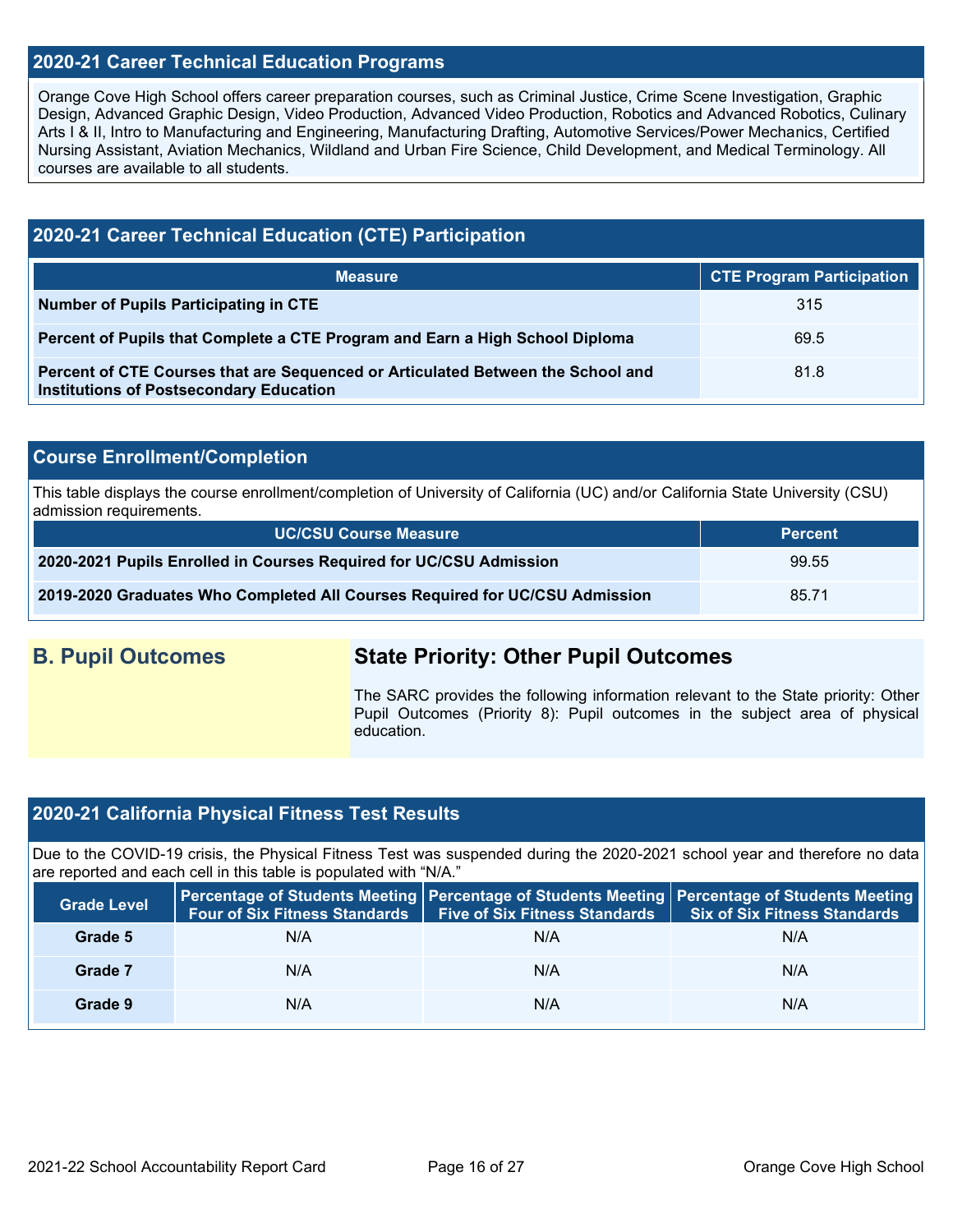## **C. Engagement State Priority: Parental Involvement**

The SARC provides the following information relevant to the State priority: Parental Involvement (Priority 3): Efforts the school district makes to seek parent input in making decisions regarding the school district and at each school site.

## **2021-22 Opportunities for Parental Involvement**

Parent involvement and communication are essential to our school success. Orange Cove High School continually strives to involve parents by exchanging information that helps parents understand and support school programs and by providing opportunities for parent participation in school activities. Parents participate in various workshops/trainings such as The Parent Academy, Parent Literacy Nights, Cara y Corazon, The Corazon Circle, and The Adventist Health/Creation Health workshops and #OCrealtalk parent night.

There are numerous and varied opportunities for parent involvement. Parents attend school functions and parent visitation days, Back to School Night, participate in parent-teacher conferences, volunteer in classrooms, assist as coaches, and chaperone field trips. Parents may also serve on advisory committees and leadership teams, including the English Learners Advisory Council (ELAC), School Site Council (SSC), and various booster clubs. This year we are back to in person parent involvement meetings which include ELAC, SSC, Cara y Corazon, and Corazon Circle. In addition, we will strive to offer The Adventist Health/Creation Health workshops during the 2nd semester.

Home and school communication is enhanced through parent-teacher conferences, the student/parent handbook, the school website, and student report cards. The school also utilizes Peachjar for event flyer access and Parent Square for attendance notifications and important announcements to students and families. Additionally, parents have access to up to date information regarding student progress using the Powerschool website. Parents who would like more information on how to become involved may contact Principal, Angel Durazo at (559) 626-5900.

## **C. Engagement State Priority: Pupil Engagement**

The SARC provides the following information relevant to the State priority: Pupil Engagement (Priority 5):

- High school dropout rates;
- High school graduation rates; and
- Chronic Absenteeism

## **Dropout Rate and Graduation Rate (Four-Year Cohort Rate)**

| <b>Indicator</b>       | <b>School</b><br>2018-19 | <b>School</b><br>2019-20 | <b>School</b><br>2020-21 | <b>District</b><br>2018-19 | <b>District</b><br>2019-20 | <b>District</b><br>2020-21 | State <sup>1</sup><br>2018-19 | <b>State</b><br>2019-20 | <b>State</b><br>2020-21 |
|------------------------|--------------------------|--------------------------|--------------------------|----------------------------|----------------------------|----------------------------|-------------------------------|-------------------------|-------------------------|
| <b>Dropout Rate</b>    | 2.6                      | 0.8                      | 0.9                      | 2.7                        | 1.6                        | 2.2                        | 9.0                           | 8.9                     | 9.4                     |
| <b>Graduation Rate</b> | 94.9                     | 98.4                     | 97.4                     | 83.8                       | 89.4                       | 81.3                       | 84.5                          | 84.2                    | 83.6                    |

## **2020-21 Graduation Rate by Student Group (Four-Year Cohort Rate)**

This table displays the 2020-21 graduation rate by student group. For information on the Four-Year Adjusted Cohort Graduation Rate (ACGR), visit the CDE Adjusted Cohort Graduation Rate web page at [www.cde.ca.gov/ds/ad/acgrinfo.asp.](http://www.cde.ca.gov/ds/ad/acgrinfo.asp)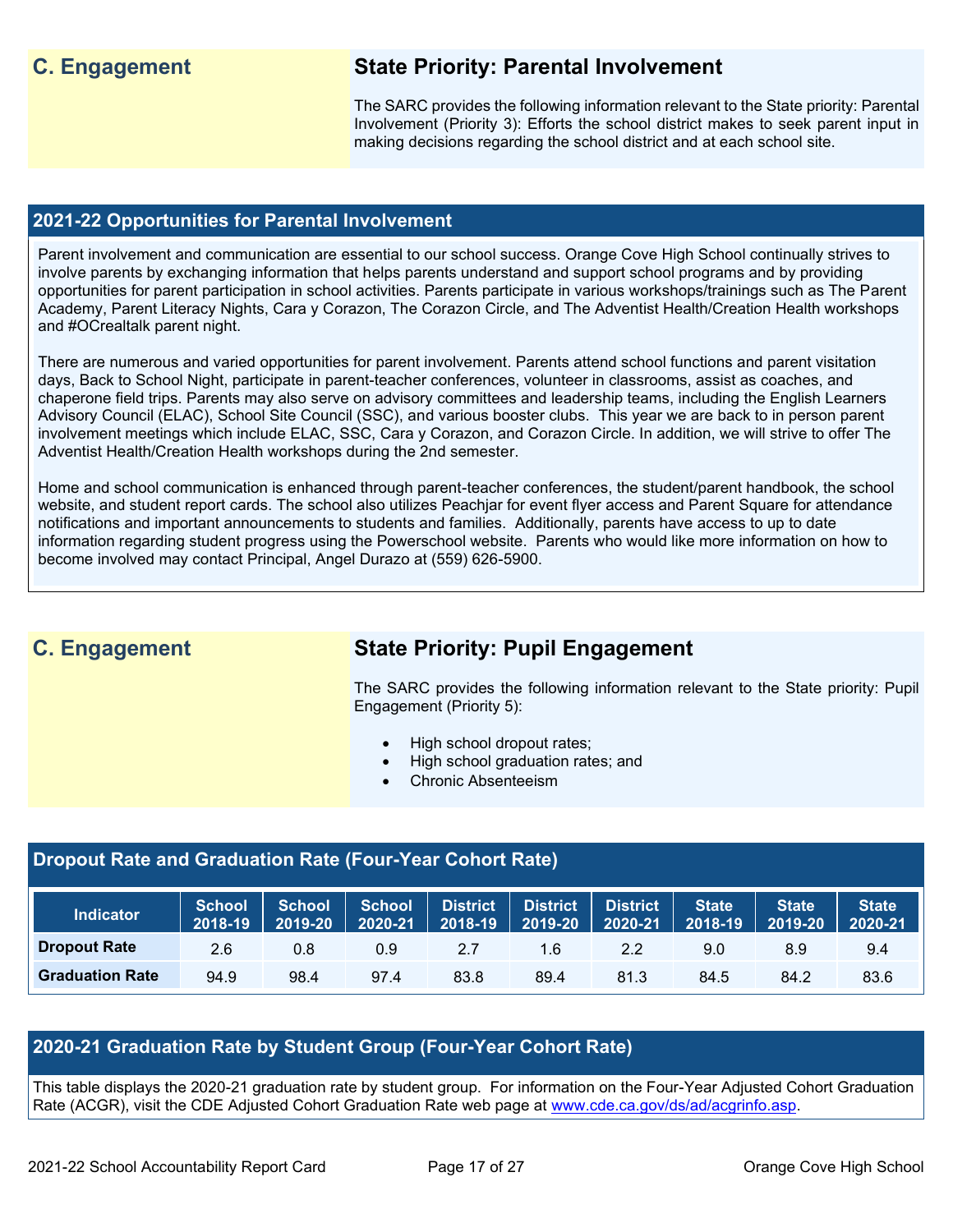| <b>Student Group</b>                                 | <b>Number of</b><br><b>Students in Cohort</b> | <b>Number of</b><br><b>Cohort Graduates</b> | <b>Cohort</b><br><b>Graduation Rate</b> |
|------------------------------------------------------|-----------------------------------------------|---------------------------------------------|-----------------------------------------|
| <b>All Students</b>                                  | 117                                           | 114                                         | 97.4                                    |
| <b>Female</b>                                        | 64                                            | 63                                          | 98.4                                    |
| <b>Male</b>                                          | 53                                            | 51                                          | 96.2                                    |
| American Indian or Alaska Native                     | --                                            | --                                          | --                                      |
| <b>Asian</b>                                         | $\Omega$                                      | $\mathbf{0}$                                | 0.00                                    |
| <b>Black or African American</b>                     | $\Omega$                                      | $\mathbf{0}$                                | 0.00                                    |
| <b>Filipino</b>                                      | $\Omega$                                      | $\Omega$                                    | 0.00                                    |
| <b>Hispanic or Latino</b>                            | 113                                           | 110                                         | 97.3                                    |
| Native Hawaiian or Pacific Islander                  | $\mathbf 0$                                   | $\mathbf 0$                                 | 0.00                                    |
| <b>Two or More Races</b>                             | $\mathbf{0}$                                  | $\mathbf 0$                                 | 0.00                                    |
| <b>White</b>                                         | --                                            | --                                          | $-$                                     |
| <b>English Learners</b>                              | 16                                            | 15                                          | 93.8                                    |
| <b>Foster Youth</b>                                  | 0.0                                           | 0.0                                         | 0.0                                     |
| <b>Homeless</b>                                      | 0.0                                           | 0.0                                         | 0.0                                     |
| <b>Socioeconomically Disadvantaged</b>               | 114                                           | 111                                         | 97.4                                    |
| <b>Students Receiving Migrant Education Services</b> | $- -$                                         | --                                          | --                                      |
| <b>Students with Disabilities</b>                    | --                                            | --                                          | --                                      |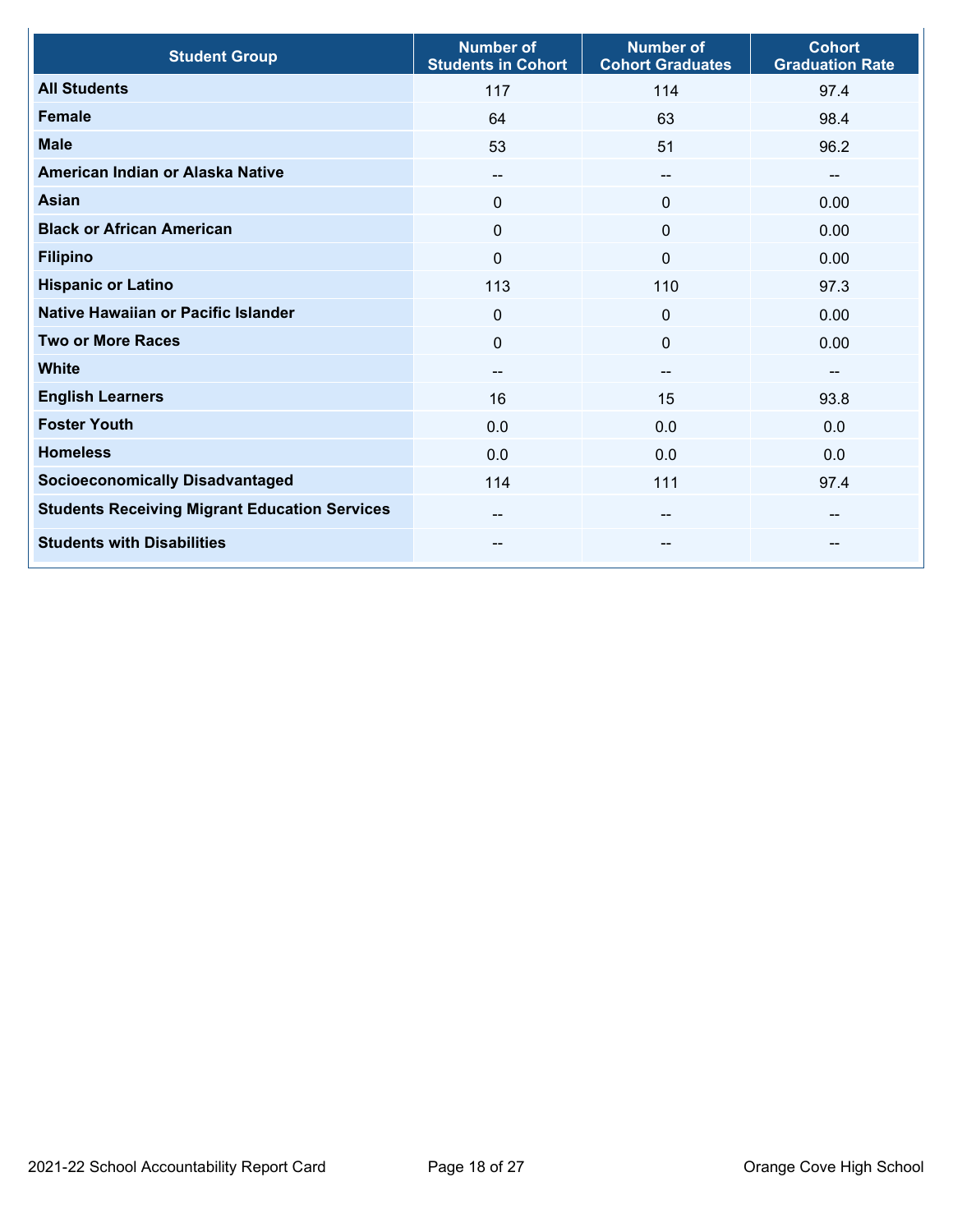## **2020-21 Chronic Absenteeism by Student Group**

| <b>Student Group</b>                                 | <b>Cumulative</b><br><b>Enrollment</b> | <b>Chronic</b><br><b>Absenteeism</b><br><b>Eligible Enrollment</b> | <b>Chronic</b><br><b>Absenteeism</b><br><b>Count</b> | <b>Chronic</b><br><b>Absenteeism</b><br><b>Rate</b> |
|------------------------------------------------------|----------------------------------------|--------------------------------------------------------------------|------------------------------------------------------|-----------------------------------------------------|
| <b>All Students</b>                                  | 689                                    | 669                                                                | 11                                                   | 1.6                                                 |
| <b>Female</b>                                        | 350                                    | 341                                                                | 5                                                    | 1.5                                                 |
| <b>Male</b>                                          | 338                                    | 327                                                                | 6                                                    | 1.8                                                 |
| American Indian or Alaska Native                     | 2                                      | 2                                                                  | $\mathbf{0}$                                         | 0.0                                                 |
| <b>Asian</b>                                         | $\Omega$                               | $\overline{0}$                                                     | $\mathbf{0}$                                         | 0.0                                                 |
| <b>Black or African American</b>                     | $\overline{2}$                         | $\overline{2}$                                                     | $\overline{2}$                                       | 100.0                                               |
| <b>Filipino</b>                                      | 1                                      | $\mathbf{1}$                                                       | $\mathbf{0}$                                         | 0.0                                                 |
| <b>Hispanic or Latino</b>                            | 668                                    | 651                                                                | 8                                                    | 1.2                                                 |
| Native Hawaiian or Pacific Islander                  | 0                                      | $\mathbf 0$                                                        | $\mathbf 0$                                          | 0.0                                                 |
| <b>Two or More Races</b>                             | $\Omega$                               | $\Omega$                                                           | $\mathbf{0}$                                         | 0.0                                                 |
| <b>White</b>                                         | 16                                     | 13                                                                 | 1                                                    | 7.7                                                 |
| <b>English Learners</b>                              | 102                                    | 95                                                                 | 1                                                    | 1.1                                                 |
| <b>Foster Youth</b>                                  | $\Omega$                               | $\mathbf{0}$                                                       | $\Omega$                                             | 0.0                                                 |
| <b>Homeless</b>                                      | 4                                      | 4                                                                  | $\Omega$                                             | 0.0                                                 |
| <b>Socioeconomically Disadvantaged</b>               | 665                                    | 646                                                                | 11                                                   | 1.7                                                 |
| <b>Students Receiving Migrant Education Services</b> | 54                                     | 52                                                                 | $\Omega$                                             | 0.0                                                 |
| <b>Students with Disabilities</b>                    | 43                                     | 43                                                                 | 4                                                    | 9.3                                                 |

# **C. Engagement State Priority: School Climate**

The SARC provides the following information relevant to the State priority: School Climate (Priority 6):

- Pupil suspension rates;
- Pupil expulsion rates; and
- Other local measures on the sense of safety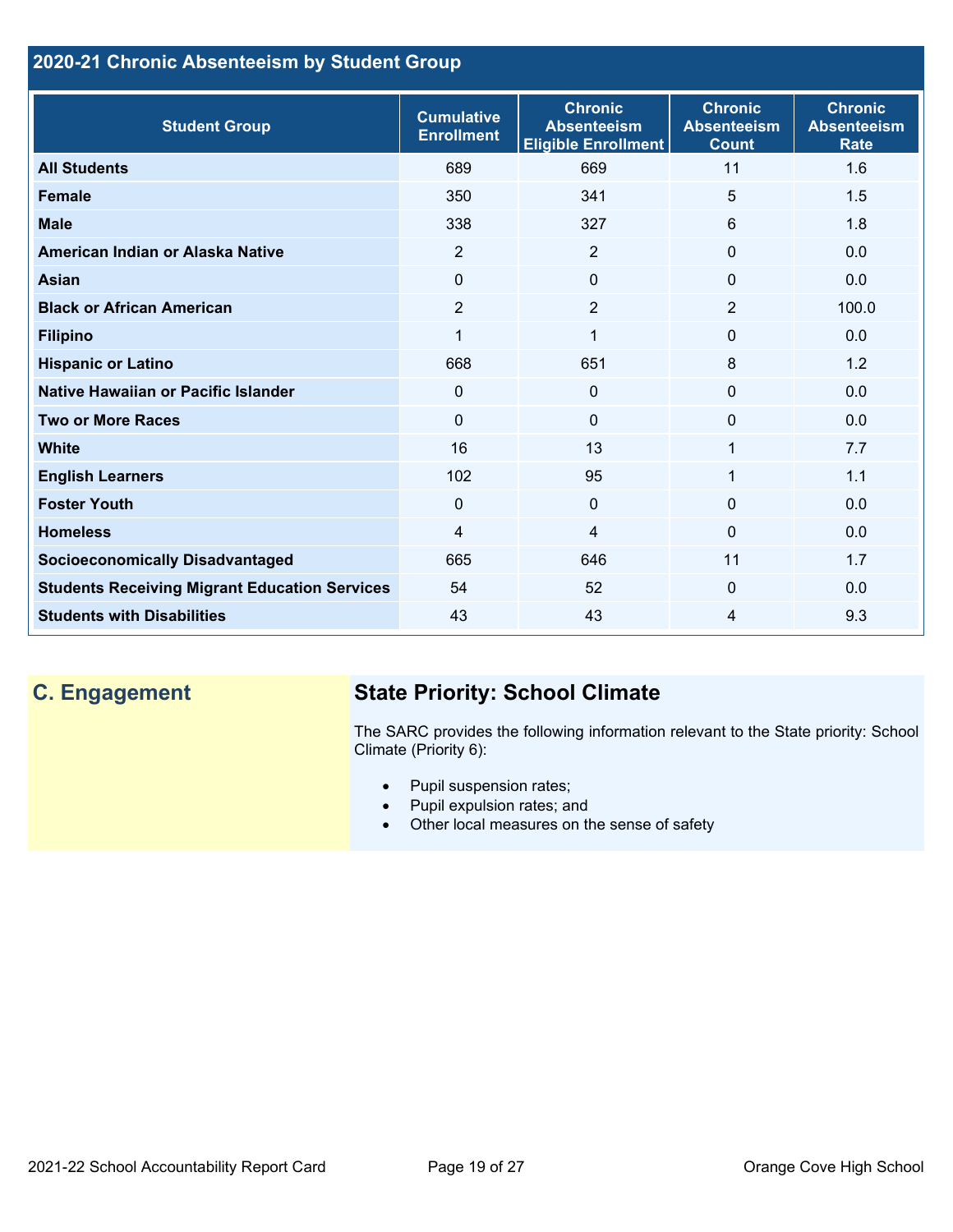## **Suspensions and Expulsions**

This table displays suspensions and expulsions data collected between July through June, each full school year respectively. Data collected during the 2020-21 school year may not be comparable to earlier years of this collection due to differences in learning mode instruction in response to the COVID-19 pandemic.

| <b>Subject</b>     | <b>School</b><br>2018-19 | <b>School</b><br>2020-21 | <b>District</b><br>2018-19 | <b>District</b><br>2020-21 | <b>State</b><br>2018-19 | <b>State</b><br>2020-21 |
|--------------------|--------------------------|--------------------------|----------------------------|----------------------------|-------------------------|-------------------------|
| <b>Suspensions</b> | 4.05                     | 1.02                     | 3.08                       | 0.53                       | 3.47                    | 0.20                    |
| <b>Expulsions</b>  | 0.00                     | 0.00                     | 0.02                       | 0.00                       | 0.08                    | 0.00                    |

This table displays suspensions and expulsions data collected between July through February, partial school year due to the COVID-19 pandemic. The 2019-2020 suspensions and expulsions rate data are not comparable to other year data because the 2019-2020 school year is a partial school year due to the COVID-19 crisis. As such, it would be inappropriate to make any comparisons in rates of suspensions and expulsions in the 2019-2020 school year compared to other school years.

| <b>Subject</b>     | School<br>2019-20 | <b>District</b><br>2019-20 | <b>State</b><br>2019-20 |
|--------------------|-------------------|----------------------------|-------------------------|
| <b>Suspensions</b> | 6.73              | 2.38                       | 2.45                    |
| <b>Expulsions</b>  | 0.00              | 0.00                       | 0.05                    |

## **2020-21 Suspensions and Expulsions by Student Group**

| <b>Student Group</b>                                 | <b>Suspensions Rate</b> | <b>Expulsions Rate</b> |
|------------------------------------------------------|-------------------------|------------------------|
| <b>All Students</b>                                  | 1.02                    | 0.00                   |
| <b>Female</b>                                        | 0.29                    | 0.00                   |
| <b>Male</b>                                          | 1.78                    | 0.00                   |
| American Indian or Alaska Native                     | 0.00                    | 0.00                   |
| <b>Asian</b>                                         | 0.00                    | 0.00                   |
| <b>Black or African American</b>                     | 0.00                    | 0.00                   |
| <b>Filipino</b>                                      | 0.00                    | 0.00                   |
| <b>Hispanic or Latino</b>                            | 1.05                    | 0.00                   |
| Native Hawaiian or Pacific Islander                  | 0.00                    | 0.00                   |
| <b>Two or More Races</b>                             | 0.00                    | 0.00                   |
| <b>White</b>                                         | 0.00                    | 0.00                   |
| <b>English Learners</b>                              | 1.96                    | 0.00                   |
| <b>Foster Youth</b>                                  | 0.00                    | 0.00                   |
| <b>Homeless</b>                                      | 0.00                    | 0.00                   |
| <b>Socioeconomically Disadvantaged</b>               | 1.05                    | 0.00                   |
| <b>Students Receiving Migrant Education Services</b> | 0.00                    | 0.00                   |
| <b>Students with Disabilities</b>                    | 2.33                    | 0.00                   |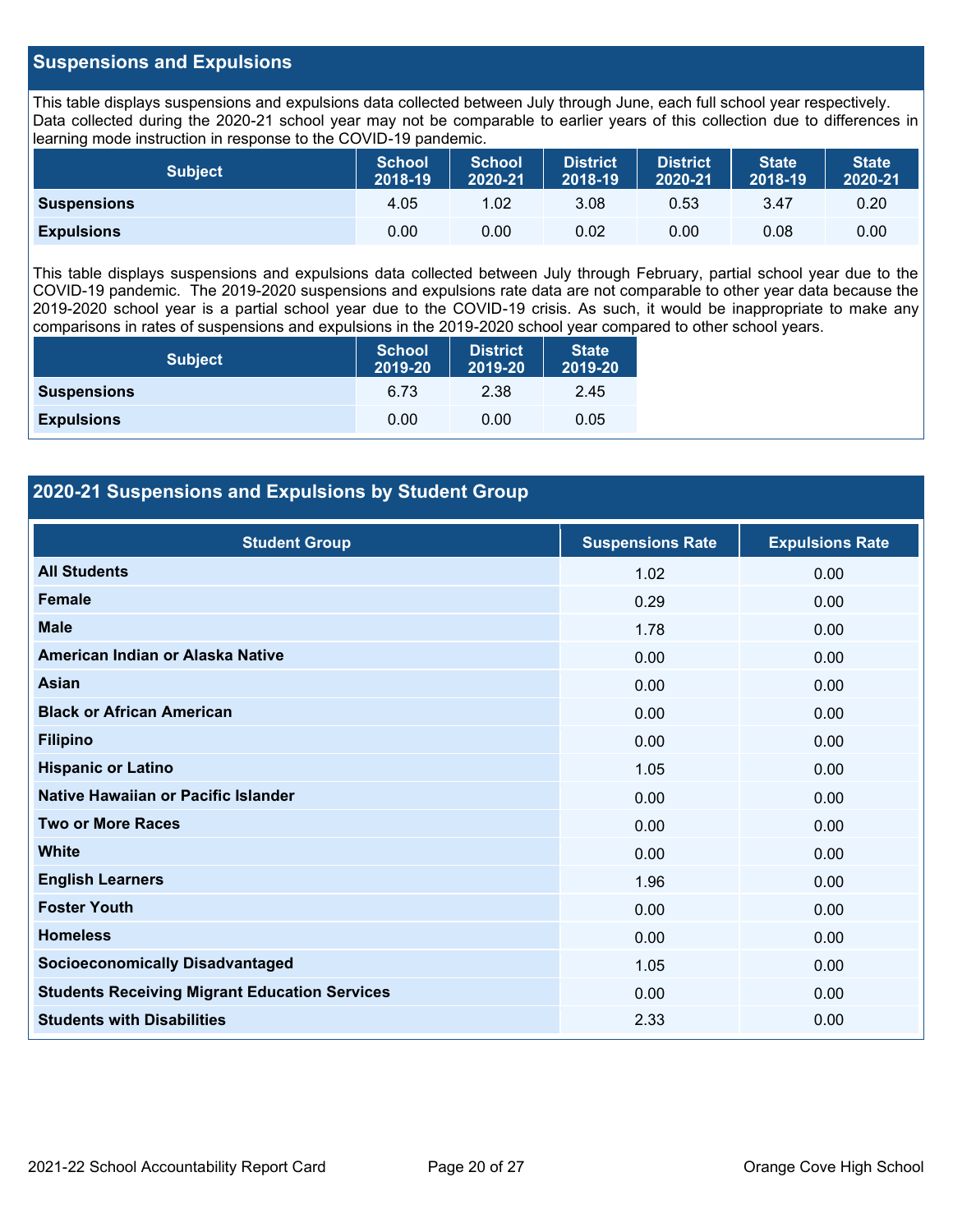## **2021-22 School Safety Plan**

Safety of students and staff is a primary concern for Orange Cove High School. Before, during, and after school, the campus is monitored by two campus supervisors, 2 academic counselors, 1 Career Center Coordinator, a social worker, a Transition Program Coordinator and 3 administrators. All visitors must sign in at the main office and wear appropriate identification while on campus.

The comprehensive school safety plan is designed to assist in preparing for emergencies, managing emergency response efforts, and maintaining a safe school environment. The plan requires identification of security needs, development of prevention and intervention techniques, evaluation of physical facilities, and communication with staff and students.

Components of the plan include: child abuse reporting procedures, procedures for teacher notification of dangerous pupils, disaster response procedures, procedures for safe ingress and egress from school, sexual harassment policies, and suspension and expulsion policies. The safety plan is reviewed annually, updated as needed, and fully compliant with federal and state regulations. The school safety plan is updated every year and reviewed with staff during a weekly staff meeting. The plan was last updated. reviewed, and board approved on February 23, 2021 and presented on August 6, 2021. Furthermore, every room has the emergency procedures posted near their exits.

The school's disaster preparedness plan includes steps for ensuring the safety of students and staff during a disaster. Emergency preparedness drills are conducted regularly and the school staff is appropriately trained.

### **2018-19 Secondary Average Class Size and Class Size Distribution**

This table displays the 2018-19 average class size and class size distribution. The columns titled "Number of Classes" indicates how many classes fall into each size category (a range of total students per classroom). At the secondary school level, this information is reported by subject area rather than grade level.

| <b>Subject</b>               | <b>Average</b><br><b>Class</b><br><b>Size</b> | <b>1-22 Students</b> | Number of Classes with   Number of Classes with<br>23-32 Students | Number of Classes with<br>33+ Students |
|------------------------------|-----------------------------------------------|----------------------|-------------------------------------------------------------------|----------------------------------------|
| <b>English Language Arts</b> | 28                                            |                      | 12                                                                | 8                                      |
| <b>Mathematics</b>           | 25                                            | 10                   | 14                                                                | 6                                      |
| <b>Science</b>               | 30                                            |                      | 5                                                                 |                                        |
| <b>Social Science</b>        | 28                                            | 4                    | 10                                                                |                                        |

### **2019-20 Secondary Average Class Size and Class Size Distribution**

This table displays the 2019-20 average class size and class size distribution. The columns titled "Number of Classes" indicates how many classes fall into each size category (a range of total students per classroom). At the secondary school level, this information is reported by subject area rather than grade level.

| <b>Subject</b>               | <b>Average</b><br><b>Class</b><br><b>Size</b> | <b>1-22 Students</b> | Number of Classes with   Number of Classes with   Number of Classes with<br>23-32 Students | 33+ Students |
|------------------------------|-----------------------------------------------|----------------------|--------------------------------------------------------------------------------------------|--------------|
| <b>English Language Arts</b> | 28                                            | 6                    | 16                                                                                         |              |
| <b>Mathematics</b>           | 31                                            |                      | 11                                                                                         | 12           |
| <b>Science</b>               | 29                                            | 6                    |                                                                                            | 11           |
| <b>Social Science</b>        | 31                                            | 4                    | 6                                                                                          | 9            |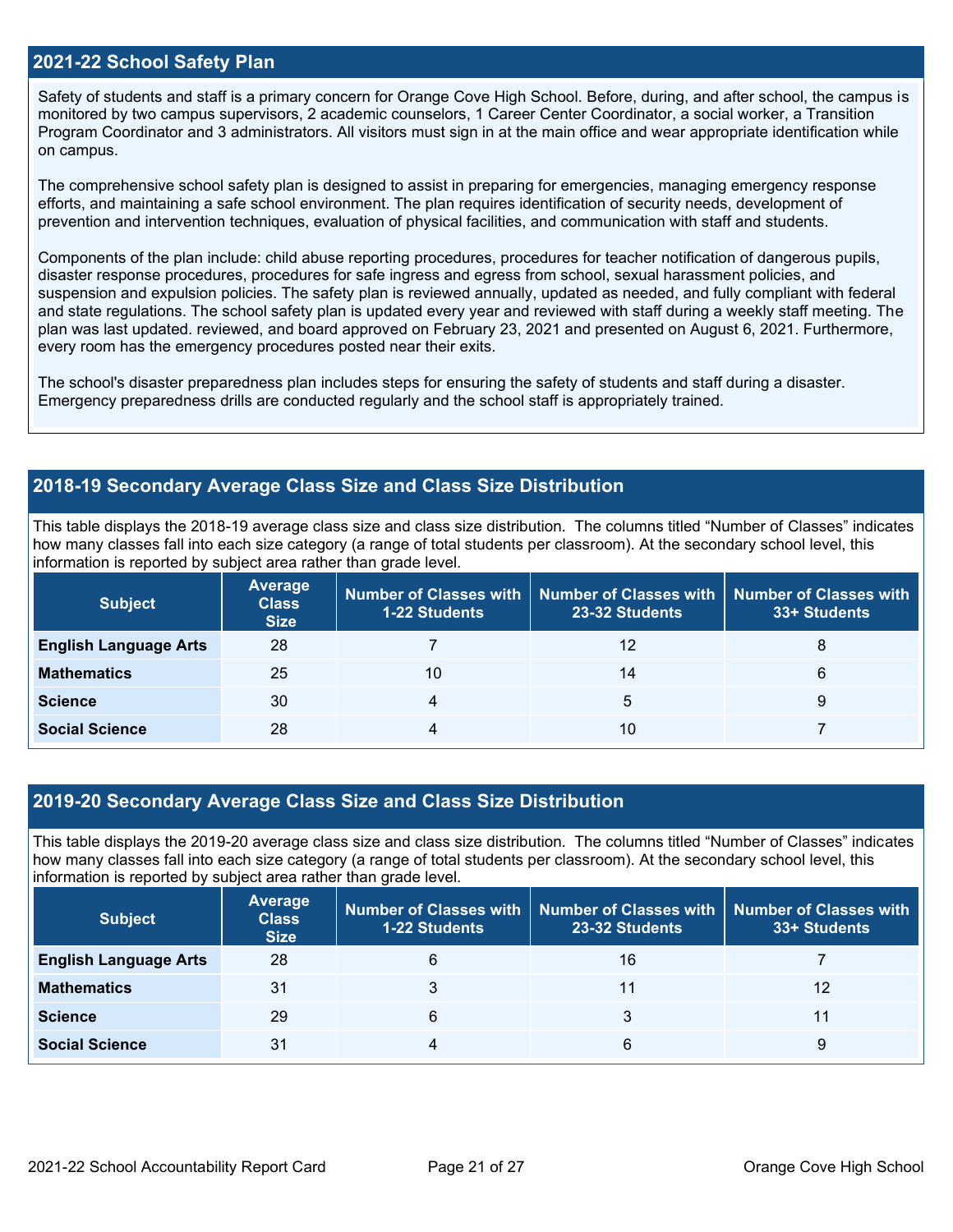## **2020-21 Secondary Average Class Size and Class Size Distribution**

This table displays the 2020-21 average class size and class size distribution. The columns titled "Number of Classes" indicates how many classes fall into each size category (a range of total students per classroom). At the secondary school level, this information is reported by subject area rather than grade level.

| <b>Subject</b>               | <b>Average</b><br><b>Class</b><br><b>Size</b> | <b>1-22 Students</b> | Number of Classes with   Number of Classes with  <br>23-32 Students | Number of Classes with<br>33+ Students |
|------------------------------|-----------------------------------------------|----------------------|---------------------------------------------------------------------|----------------------------------------|
| <b>English Language Arts</b> | 31                                            | 4                    | 10                                                                  | 12                                     |
| <b>Mathematics</b>           | 24                                            | 15                   | 10                                                                  | 6                                      |
| <b>Science</b>               | 30                                            | 4                    | 3                                                                   | 8                                      |
| <b>Social Science</b>        | 30                                            |                      | 11                                                                  | b                                      |

## **2020-21 Ratio of Pupils to Academic Counselor**

This table displays the ratio of pupils to Academic Counselor. One full time equivalent (FTE) equals one staff member working full time; one FTE could also represent two staff members who each work 50 percent of full time.

| <b>Title</b>                        | <b>Ratio</b> |
|-------------------------------------|--------------|
| <b>Pupils to Academic Counselor</b> | 287          |

## **2020-21 Student Support Services Staff**

This table displays the number of FTE support staff assigned to this school. One full time equivalent (FTE) equals one staff member working full time; one FTE could also represent two staff members who each work 50 percent of full time.

| <b>Title</b>                                                         | <b>Number of FTE Assigned to School</b> |
|----------------------------------------------------------------------|-----------------------------------------|
| <b>Counselor (Academic, Social/Behavioral or Career Development)</b> | 2.3                                     |
| Library Media Teacher (Librarian)                                    | 0.1                                     |
| <b>Library Media Services Staff (Paraprofessional)</b>               | $\mathbf{0}$                            |
| <b>Psychologist</b>                                                  |                                         |
| <b>Social Worker</b>                                                 | 2                                       |
| <b>Speech/Language/Hearing Specialist</b>                            | $\mathbf{0}$                            |
| <b>Resource Specialist (non-teaching)</b>                            | $\mathbf{0}$                            |
| Other                                                                | 2.5                                     |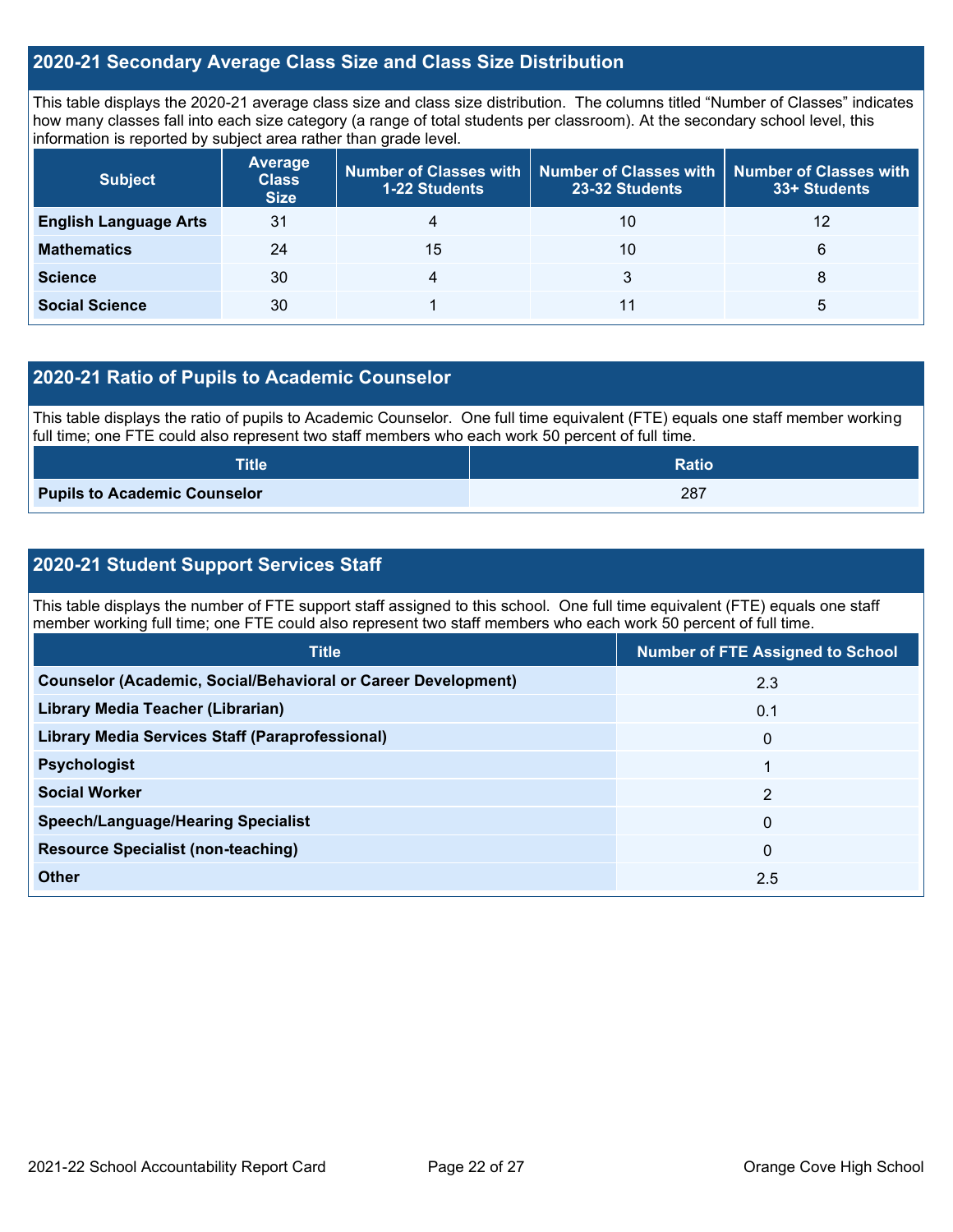## **2019-20 Expenditures Per Pupil and School Site Teacher Salaries**

This table displays the 2019-20 expenditures per pupil and average teach salary for this school. Cells with N/A values do not require data.

| Level                                                | <b>Total</b><br><b>Expenditures</b><br><b>Per Pupil</b> | <b>Expenditures</b><br><b>Per Pupil</b><br>(Restricted) | <b>Expenditures</b><br><b>Per Pupil</b><br>(Unrestricted) | <b>Average</b><br><b>Teacher</b><br><b>Salary</b> |
|------------------------------------------------------|---------------------------------------------------------|---------------------------------------------------------|-----------------------------------------------------------|---------------------------------------------------|
| <b>School Site</b>                                   | \$8,522.74                                              | \$1,254.51                                              | \$7.268.23                                                | \$73,453.65                                       |
| <b>District</b>                                      | N/A                                                     | N/A                                                     | \$7,477.39                                                | \$75,311                                          |
| <b>Percent Difference - School Site and District</b> | N/A                                                     | N/A                                                     | $-2.8$                                                    | $-2.5$                                            |
| <b>State</b>                                         |                                                         |                                                         | \$8.444                                                   | \$81,044                                          |
| <b>Percent Difference - School Site and State</b>    | N/A                                                     | N/A                                                     | $-15.0$                                                   | $-9.8$                                            |

## **2020-21 Types of Services Funded**

Title I School Wide Program LCFF (LCAP) State Lottery Migrant Carl Perkins CTE funds Special Education English Learners After School Program Parent Engagement PBIS CTEIG Puente Program

## **2019-20 Teacher and Administrative Salaries**

This table displays the 2019-20 Teacher and Administrative salaries. For detailed information on salaries, see the CDE Certification Salaries & Benefits web page at [http://www.cde.ca.gov/ds/fd/cs/.](http://www.cde.ca.gov/ds/fd/cs/)

| Category                                             | <b>District</b><br><b>Amount</b> | <b>State Average</b><br>for Districts<br>in Same Category |
|------------------------------------------------------|----------------------------------|-----------------------------------------------------------|
| <b>Beginning Teacher Salary</b>                      | \$48,010                         | \$51,029                                                  |
| <b>Mid-Range Teacher Salary</b>                      | \$69,956                         | \$78,583                                                  |
| <b>Highest Teacher Salary</b>                        | \$102,133                        | \$99,506                                                  |
| <b>Average Principal Salary (Elementary)</b>         | \$123,232                        | \$124,576                                                 |
| <b>Average Principal Salary (Middle)</b>             | \$132,992                        | \$131,395                                                 |
| <b>Average Principal Salary (High)</b>               | \$147,623                        | \$144,697                                                 |
| <b>Superintendent Salary</b>                         | \$223,065                        | \$240,194                                                 |
| <b>Percent of Budget for Teacher Salaries</b>        | 28%                              | 34%                                                       |
| <b>Percent of Budget for Administrative Salaries</b> | 6%                               | 6%                                                        |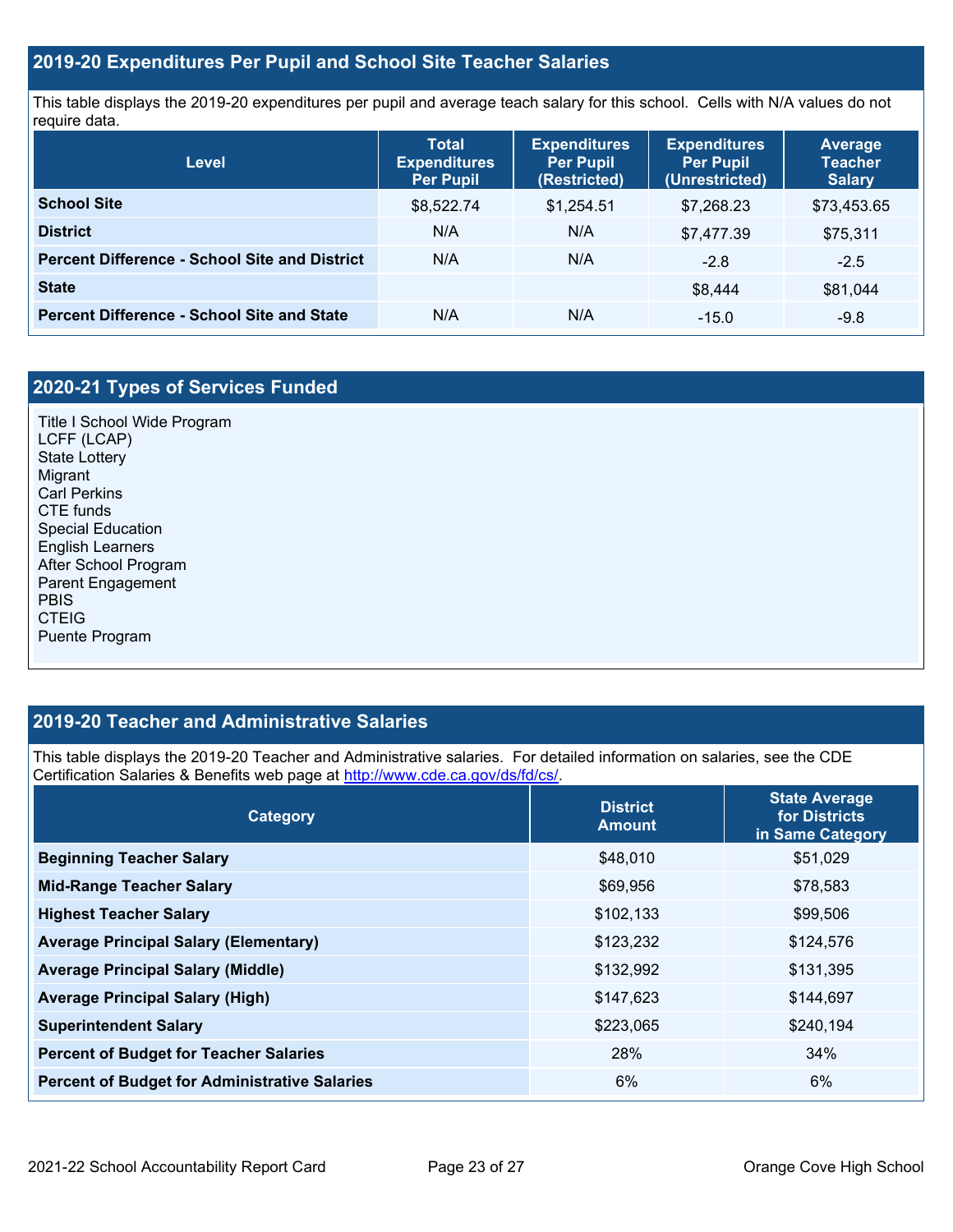| 2020-21 Advanced Placement (AP) Courses |  |  |  |  |  |
|-----------------------------------------|--|--|--|--|--|
|-----------------------------------------|--|--|--|--|--|

This table displays the percent of student in AP courses at this school.

### **Percent of Students in AP Courses** 20.6

This table displays the number of AP courses offered at this school where there are student course enrollments of at least one student.

| <b>Subject</b>                  | <b>Number of AP Courses Offered</b> |
|---------------------------------|-------------------------------------|
| <b>Computer Science</b>         | 0                                   |
| <b>English</b>                  | и                                   |
| <b>Fine and Performing Arts</b> | 0                                   |
| <b>Foreign Language</b>         | $\overline{2}$                      |
| <b>Mathematics</b>              | ◢                                   |
| <b>Science</b>                  | 2                                   |
| <b>Social Science</b>           | 3                                   |
| <b>Total AP Courses Offered</b> | 9                                   |

## **Professional Development**

OCHS has shifted the focus of professional development to address the Common Core State Standards. Professional development was provided by the district and additional days allocated by each school site. The professional development included the creation of CCSS lesson plans and the implementation of strategies to address this new shift. Teachers were able to receive real time training through various providers such as Tulare County Office of Education, CALL, Kagan, Kinsella, MVP, Read 180, English 3D, Achieve 3000, and others. In response to the COVID-19 pandemic, it was necessary to train our staff on various online platforms such as Zoom, Pear Deck, Screen Castify, Edpuzzle, Flipgrid, and ParentSquare. While Orange Cove High School is back to in person instruction, this training has continued to support students and staff.

Professional development at Orange Cove High School is designed to meet the individual needs of teachers as well as broader school concerns. Professional development may take the form of trainings, coaching, peer observation, or constructive selfreflection and are consistent with our school vision and goals. Principal, Assistant Principal, Learning Director, Instructional Coaches, teachers, instructional aides, and other support personnel may take part in these activities. Our Instructional Focus for the 2021-2022 school year is to "Elaborate on thoughts orally and in writing." We will also provide staff development opportunities during our Wednesday collaboration meetings on the identified high leverage teaching practices; 1. Structured Student Interaction(Discourse) 2. Writing/Reading Structures 3. Questioning Strategies(HOT) 4. Setting up the Learning Task(Clarity).

KCUSD emphasized collaborative team building, building collective efficacy, assessment and data collection, and effective teaching strategies in its professional development program, with emphasis on instructing English Language Learners and Special Education students.

Weekly staff meetings also provide regular opportunities for professional collaboration, as do district data analysis and interpretation committee meetings. Teachers may also attend conferences and workshops. Buy-back and early release days provide time for quality professional development. In addition, teachers are given extra time to collaborate with colleagues and create common assessments and plan curriculum. We have an Instructional Leadership Team (ILT) that is our guiding coalition that focuses on instruction and high leverage teaching practices. Our current Instructional focus is "Elaborate on thoughts orally and in writing."

This table displays the number of school days dedicated to staff development and continuous improvement.

| Subject |  | │ 2019-20 │ 2020-21 │ 2021-22 │ |  |
|---------|--|---------------------------------|--|
|---------|--|---------------------------------|--|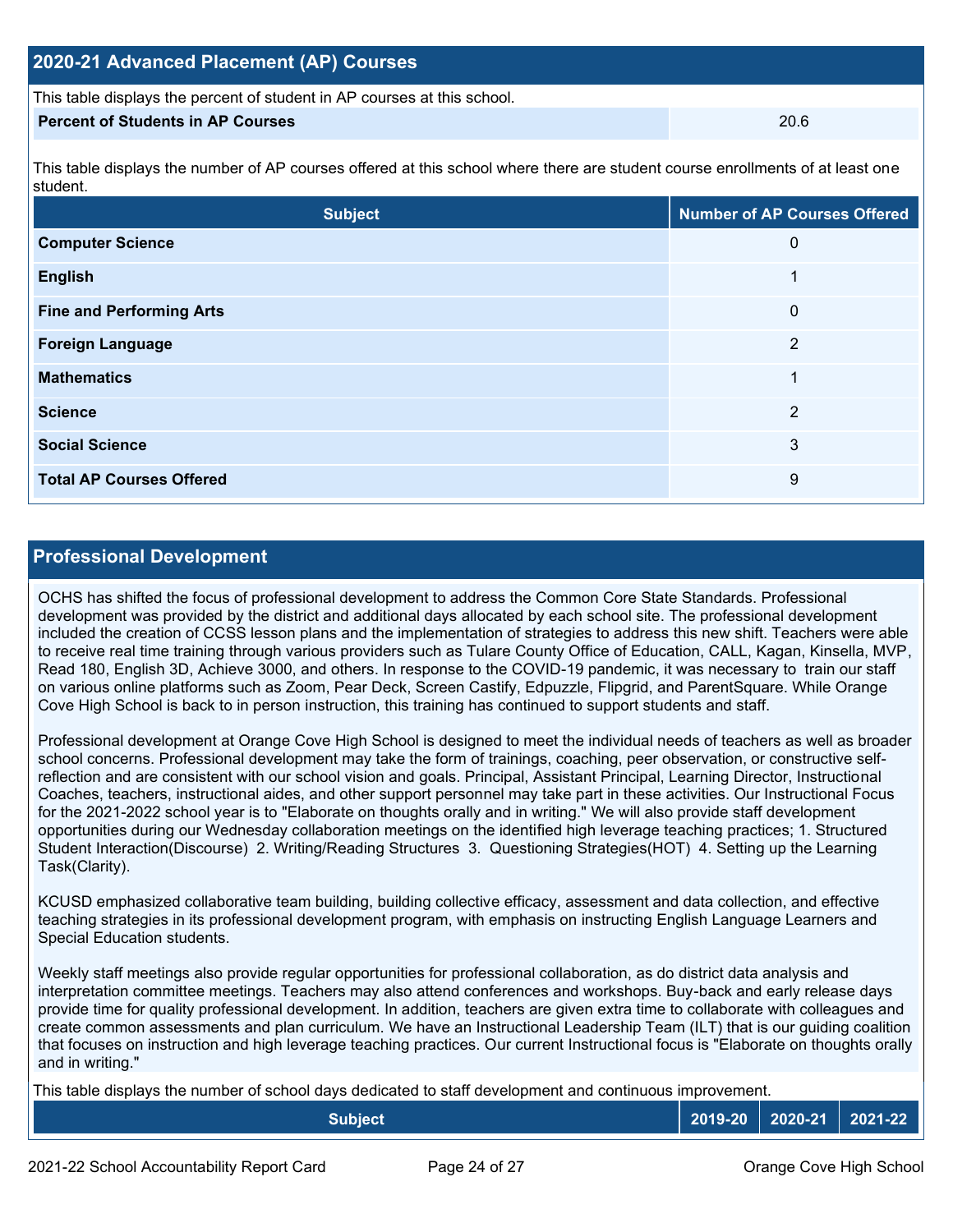# **Kings Canyon Joint Unified School District 2020-21 Local Accountability Report Card (LARC) Addendum**

## **Local Accountability Report Card (LARC) Addendum**

**2020-21 Local Accountability Report Card (LARC) Addendum Overview**



On July 14, 2021, the California State Board of Education (SBE) determined that the California Department of Education (CDE) will use the SARC as the mechanism to conduct a one-time data collection of the LEA-level aggregate test results of all school's local assessments administered during the 2020–2021 school year in order to meet the federal Every Students Succeeds Act (ESSA) reporting requirement for the Local Educational Agency Accountability Report Cards (LARCs).

Each local educational agency (LEA) is responsible for preparing and posting their annual LARC in accordance with the federal ESSA. As a courtesy, the CDE prepares and posts the LARCs on behalf of all LEAs.

Only for the 2020–2021 school year and the 2020–2021 LARCs, LEAs are required to report their aggregate local assessments test results at the LEA-level to the CDE by populating the tables below via the SARC. These data will be used to meet the LEAs' federal requirement for their LARCs. Note that it is the responsibility of the school and LEA to ensure that all student privacy and suppression rules are in place when reporting data in Tables 3 and 4 in the Addendum, as applicable.

The tables below are not part of the SBE approved 2020–2021 SARC template but rather are the mechanism by which these required data will be collected from LEAs.

For purposes of the LARC and the following tables, an LEA is defined as a school district, a county office of education, or a direct funded charter school.

| <b>2021-22 District Contact Information</b> |                                            |  |  |  |
|---------------------------------------------|--------------------------------------------|--|--|--|
| <b>District Name</b>                        | Kings Canyon Joint Unified School District |  |  |  |
| <b>Phone Number</b>                         | 559.305.7010                               |  |  |  |
| Superintendent                              | John Campbell                              |  |  |  |
| <b>Email Address</b>                        | guzman-j@kcusd.com                         |  |  |  |
| <b>District Website Address</b>             | https://www.kcusd.com/                     |  |  |  |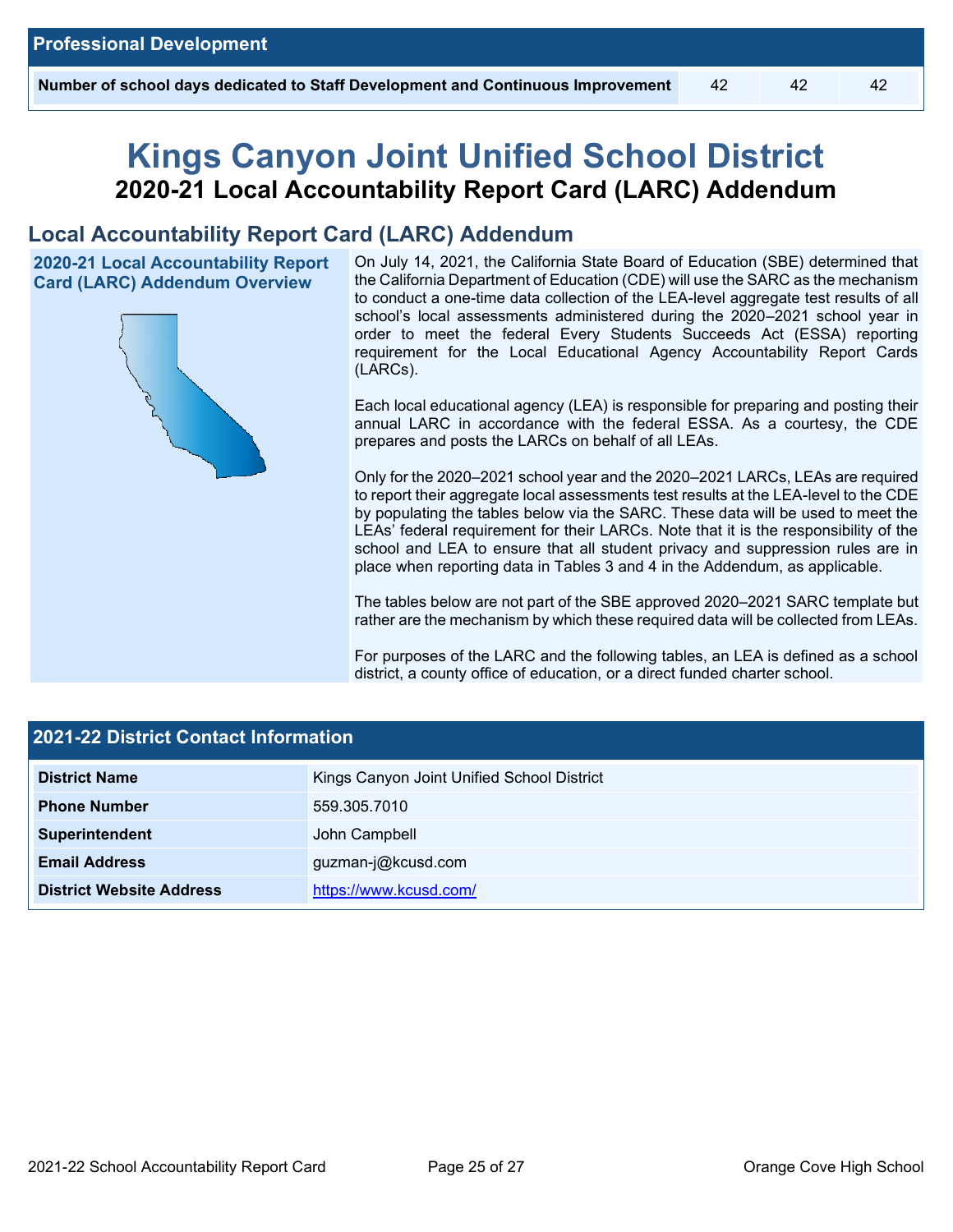## **2020-21 CAASPP Test Results in ELA by Student Group**

This table displays CAASPP test results in ELA by student group for students grades three through eight and grade eleven taking and completing a state-administered assessment. The CDE will populate this table for schools in cases where the school administered the CAASPP assessment. In cases where the school administered a local assessment instead of CAASPP, the CDE will populate this table with "NT" values, meaning this school did not test students using the CAASPP. See the local assessment(s) table for more information.

| <b>CAASPP</b><br><b>Student Groups</b>               | <b>CAASPP</b><br><b>Total</b><br><b>Enrollment</b> | <b>CAASPP</b><br><b>Number</b><br><b>Tested</b> | <b>CAASPP</b><br><b>Percent</b><br><b>Tested</b> | <b>CAASPP</b><br><b>Percent</b><br><b>Not Tested</b> | <b>CAASPP</b><br><b>Percent</b><br><b>Met or</b><br><b>Exceeded</b> |
|------------------------------------------------------|----------------------------------------------------|-------------------------------------------------|--------------------------------------------------|------------------------------------------------------|---------------------------------------------------------------------|
| <b>All Students</b>                                  | 5121                                               | 4993                                            | 97.50                                            | 2.50                                                 | 41.96                                                               |
| <b>Female</b>                                        | 2481                                               | 2426                                            | 97.78                                            | 2.22                                                 | 47.03                                                               |
| <b>Male</b>                                          | 2640                                               | 2567                                            | 97.23                                            | 2.77                                                 | 37.16                                                               |
| American Indian or Alaska Native                     | 23                                                 | 20                                              | 86.96                                            | 13.04                                                | 20.00                                                               |
| <b>Asian</b>                                         | 27                                                 | 26                                              | 96.30                                            | 3.70                                                 | 57.69                                                               |
| <b>Black or African American</b>                     | 14                                                 | 14                                              | 100.00                                           | 0.00                                                 | 57.14                                                               |
| <b>Filipino</b>                                      | 15                                                 | 13                                              | 86.67                                            | 13.33                                                | 69.23                                                               |
| <b>Hispanic or Latino</b>                            | 4567                                               | 4471                                            | 97.90                                            | 2.10                                                 | 40.59                                                               |
| <b>Native Hawaiian or Pacific Islander</b>           | --                                                 | $\overline{\phantom{a}}$                        | --                                               | $\overline{\phantom{a}}$                             | --                                                                  |
| <b>Two or More Races</b>                             | 60                                                 | 55                                              | 91.67                                            | 8.33                                                 | 45.45                                                               |
| <b>White</b>                                         | 412                                                | 391                                             | 94.90                                            | 5.10                                                 | 55.75                                                               |
| <b>English Learners</b>                              | 1328                                               | 1286                                            | 96.84                                            | 3.16                                                 | 8.94                                                                |
| <b>Foster Youth</b>                                  | 39                                                 | 37                                              | 94.87                                            | 5.13                                                 | 29.73                                                               |
| <b>Homeless</b>                                      | 38                                                 | 30                                              | 78.95                                            | 21.05                                                | 26.67                                                               |
| <b>Military</b>                                      | --                                                 | --                                              | --                                               | --                                                   | $\overline{\phantom{m}}$                                            |
| <b>Socioeconomically Disadvantaged</b>               | 4490                                               | 4390                                            | 97.77                                            | 2.23                                                 | 39.27                                                               |
| <b>Students Receiving Migrant Education Services</b> | 254                                                | 250                                             | 98.43                                            | 1.57                                                 | 31.60                                                               |
| <b>Students with Disabilities</b>                    | 400                                                | 368                                             | 92.00                                            | 8.00                                                 | 11.41                                                               |